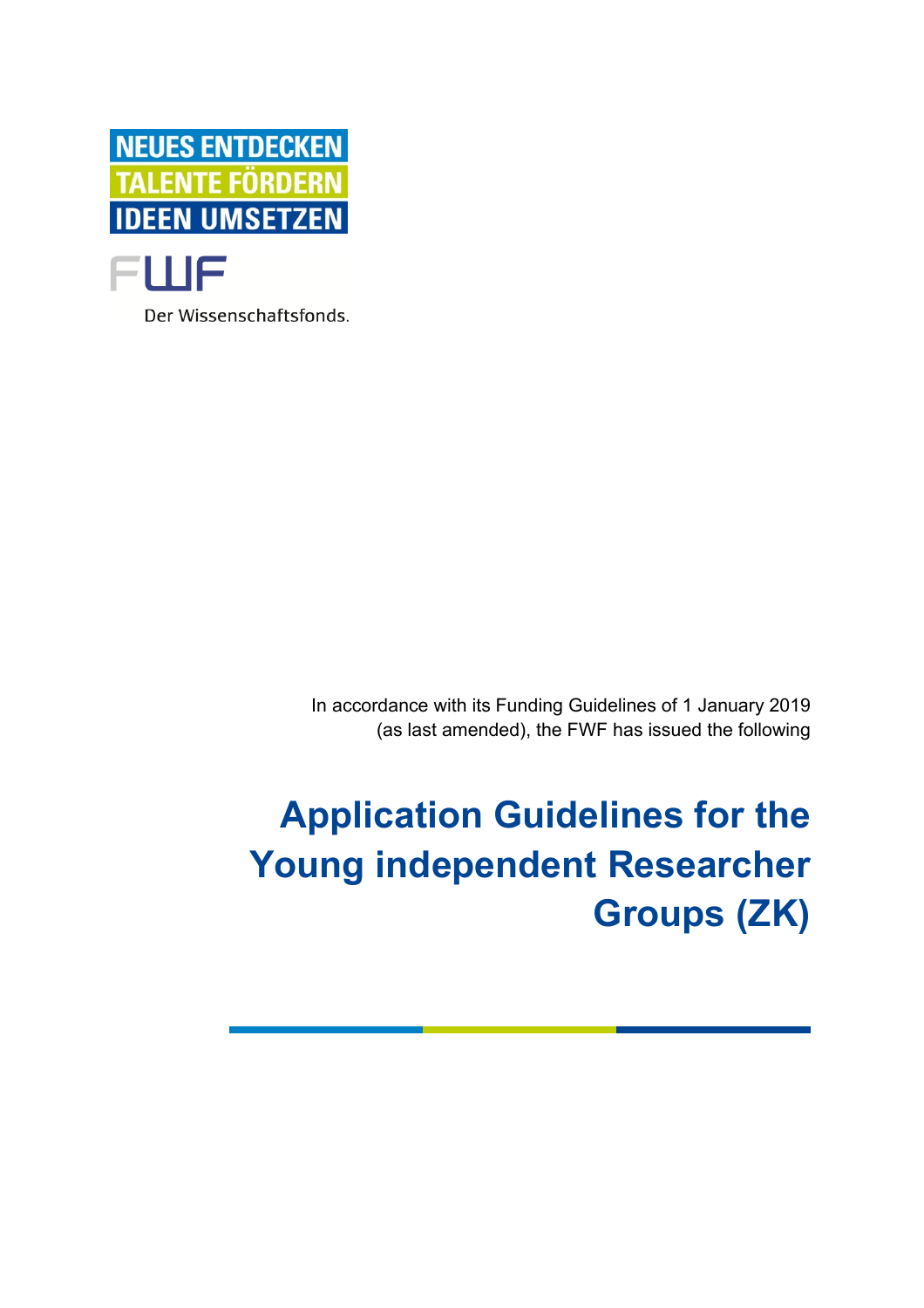

# **Content**

| 1 <sub>1</sub>                                                                                        |                                                                          |                  |                                                                                    |  |  |
|-------------------------------------------------------------------------------------------------------|--------------------------------------------------------------------------|------------------|------------------------------------------------------------------------------------|--|--|
|                                                                                                       | 1.1.                                                                     |                  |                                                                                    |  |  |
|                                                                                                       | 1.2.                                                                     |                  |                                                                                    |  |  |
|                                                                                                       | 1.3.                                                                     |                  |                                                                                    |  |  |
|                                                                                                       | 1.4.                                                                     |                  |                                                                                    |  |  |
|                                                                                                       | 1.5.                                                                     |                  |                                                                                    |  |  |
|                                                                                                       | 1.6.                                                                     |                  |                                                                                    |  |  |
|                                                                                                       | 1.7.                                                                     |                  |                                                                                    |  |  |
| 2.                                                                                                    |                                                                          |                  |                                                                                    |  |  |
|                                                                                                       | 2.1.                                                                     |                  |                                                                                    |  |  |
|                                                                                                       | 2.2.                                                                     |                  |                                                                                    |  |  |
|                                                                                                       |                                                                          | 2.2.1.           |                                                                                    |  |  |
|                                                                                                       |                                                                          | 2.2.2.           |                                                                                    |  |  |
|                                                                                                       |                                                                          | 2.2.3.           |                                                                                    |  |  |
|                                                                                                       | 2.3.                                                                     |                  |                                                                                    |  |  |
|                                                                                                       |                                                                          | 2.3.1.           |                                                                                    |  |  |
|                                                                                                       |                                                                          | 2.3.1<br>2.3.2.  | Wider impact on the Austrian research system (max. 2 pages)11                      |  |  |
|                                                                                                       |                                                                          | 2.3.3.           | Statutes of the Young Independent Researcher Group (max. 2 pages)11                |  |  |
|                                                                                                       | 2.4.                                                                     |                  |                                                                                    |  |  |
|                                                                                                       |                                                                          | 2.4.1.           |                                                                                    |  |  |
|                                                                                                       |                                                                          | 2.4.2.           |                                                                                    |  |  |
|                                                                                                       |                                                                          | 2.4.3.           | Annex 3: CV and description of previous research achievements12                    |  |  |
|                                                                                                       |                                                                          | 2.4.4.           |                                                                                    |  |  |
|                                                                                                       | 2.5.                                                                     |                  |                                                                                    |  |  |
|                                                                                                       | 2.6.                                                                     |                  |                                                                                    |  |  |
|                                                                                                       |                                                                          | 2.6.1.           |                                                                                    |  |  |
|                                                                                                       |                                                                          | 2.6.2.           |                                                                                    |  |  |
|                                                                                                       |                                                                          | 2.6.3.           |                                                                                    |  |  |
|                                                                                                       |                                                                          | 2.6.4.           |                                                                                    |  |  |
|                                                                                                       |                                                                          | 2.6.5.<br>2.6.6. | Costs as part of national and international cooperation arrangements17             |  |  |
|                                                                                                       |                                                                          | 2.6.7.           |                                                                                    |  |  |
|                                                                                                       |                                                                          | 2.6.8.           |                                                                                    |  |  |
|                                                                                                       | 2.7.                                                                     |                  |                                                                                    |  |  |
|                                                                                                       | 2.8.                                                                     |                  |                                                                                    |  |  |
|                                                                                                       | 2.9.                                                                     |                  |                                                                                    |  |  |
| 3.                                                                                                    |                                                                          |                  |                                                                                    |  |  |
| 4.                                                                                                    | Compliance with legal requirements and standards of research integrity21 |                  |                                                                                    |  |  |
| 5.                                                                                                    |                                                                          |                  |                                                                                    |  |  |
| APPENDIX I: Template: information on the research institution(s) and description of financial<br>. 23 |                                                                          |                  |                                                                                    |  |  |
|                                                                                                       |                                                                          |                  | APPENDIX II: Notes and questions for reviewers in the Young Independent Researcher |  |  |
|                                                                                                       |                                                                          |                  |                                                                                    |  |  |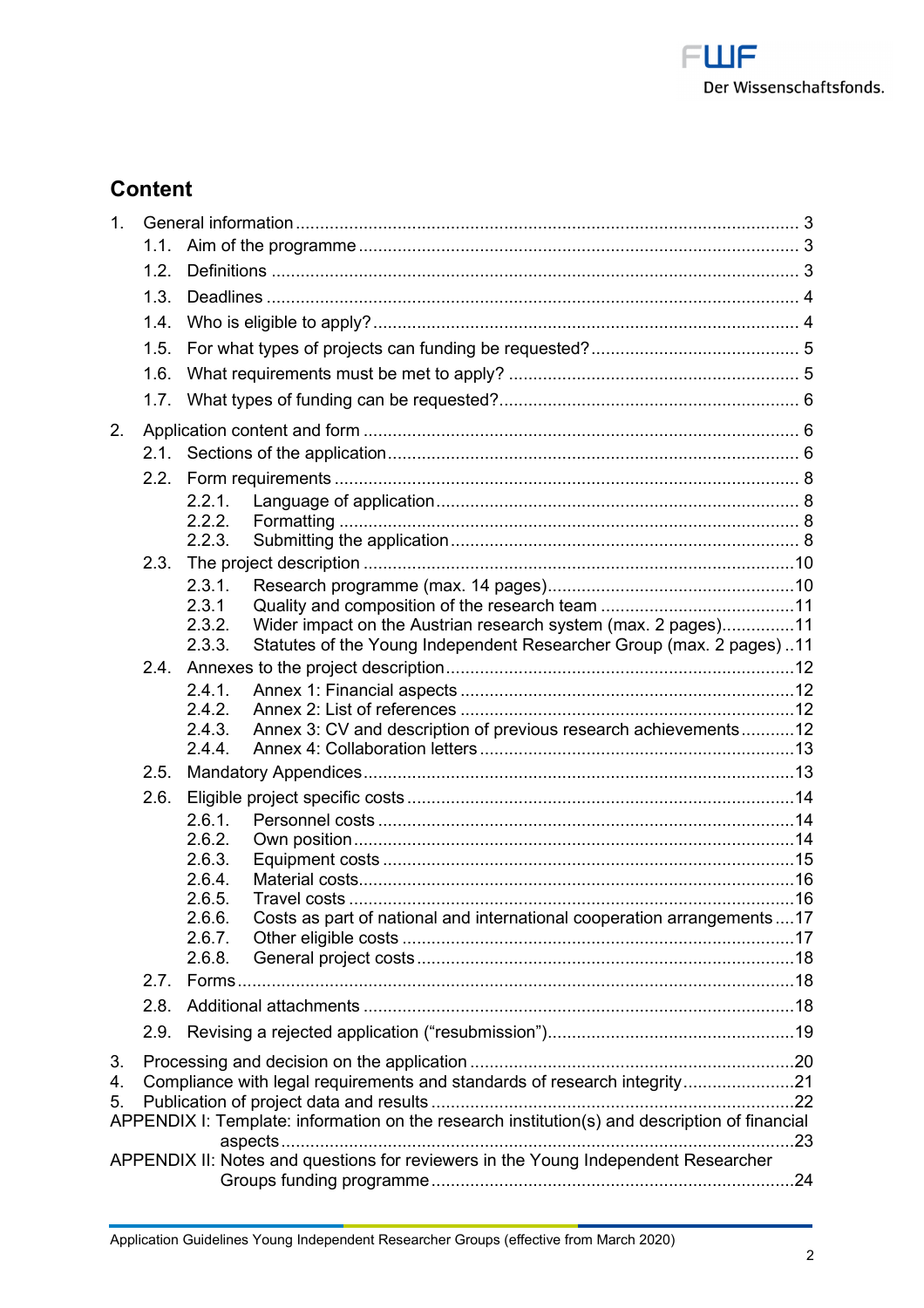

# **1. General information**

# **1.1. Aim of the programme**

The primary aim is to fund joint, interdisciplinary projects of highly productive young researchers (postdocs from Austria and abroad who completed their doctorate at least 1 and no more than 5 years ago). Mixed teams of researchers from different Austrian research institutions will collaborate on medium-term research projects on a complex and current topic.

# **1.2. Definitions**

| Lead research<br>institution          | The Austrian research institution that submits the application<br>and where the coordinator is located.                                                                                                                                                                                             |
|---------------------------------------|-----------------------------------------------------------------------------------------------------------------------------------------------------------------------------------------------------------------------------------------------------------------------------------------------------|
| Collaborating research<br>institution | Austrian research institution that is involved in the application<br>and where the participating researchers work.                                                                                                                                                                                  |
| Researchers                           | 3-5 young researchers of the FWF-funded project (at least 1<br>and no more than 5 years after their doctorate)                                                                                                                                                                                      |
| Coordinator                           | This researcher is responsible for the management of the<br>project and is appointed in the funding agreement as the<br>representative of the research institution within the scope of<br>the project implementation.                                                                               |
| <b>Staff</b>                          | Research staff in the Young Independent Researcher Group,<br>financed by the funding approved by the FWF for the Young<br>Independent Researcher Group (PhDs, postdoc positions,<br>technical personnel)                                                                                            |
| <b>Members</b>                        | All researchers and staff in the Young Independent<br><b>Researcher Group</b>                                                                                                                                                                                                                       |
| Own position                          | The salary of the researcher financed by the funds granted<br>for the research project.                                                                                                                                                                                                             |
| <b>Statutes</b>                       | The statutes are the agreement between researchers. They<br>describe the tasks and competences of the coordinator and<br>regulate the cooperation between the researchers as well as<br>the decision-making processes. They must be signed by the<br>researchers and included with the application. |

The most important terms used in these guidelines are defined below: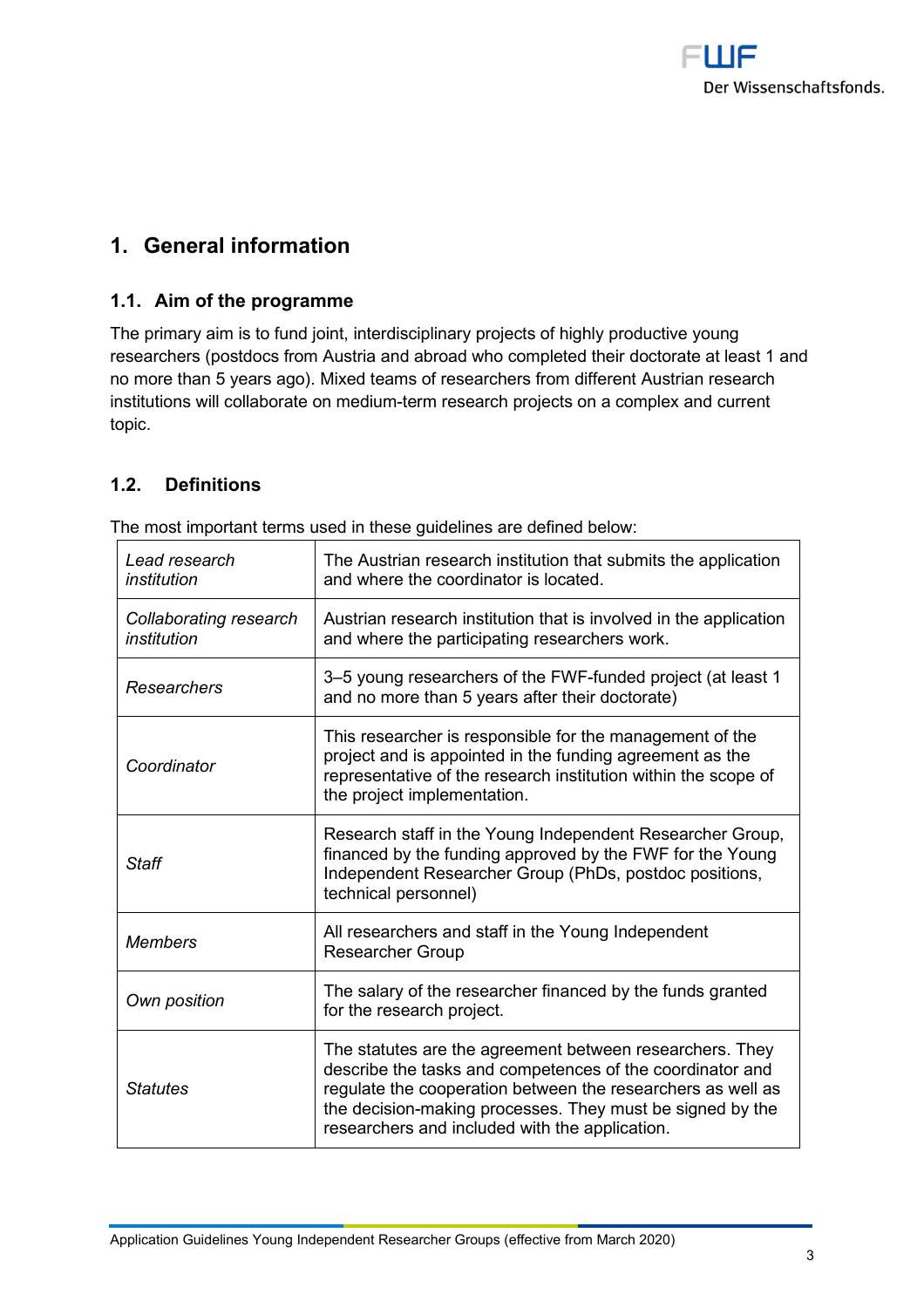

# **1.3. Deadlines**

Proposals must be approved and submitted by the lead research institution online via the electronic application portal ELANE (PROFI) by **30 July 2020 (2 p.m. Vienna local time)**. Proposals submitted and approved after the deadline will be returned without review, regardless of the circumstances.

# **1.4. Who is eligible to apply?**

All Austrian research institutions are eligible to apply. There is no limit to the number of applications that can be submitted by a research institution. The research question is to be explored more deeply or newly consolidated at a minimum of two research institutions or at a minimum of two organisational units of<sup>1</sup> a research institution.

The Young Independent Researcher Group for which funding is being requested must consist of **at least 3 and no more than 5 researchers** (a third of whom should be from the underrepresented gender, as the composition of the team is a decision-making criterion of the review process). These are internationally outstanding young researchers (postdocs from Austria and abroad who completed their doctorate at least one and no more than five years ago<sup>2</sup>) from all scientific & scholarly fields, $^3$  in particular from the humanities, social sciences, and cultural studies.

The researchers are generally employed at Austrian research institutions and are either funded by the research institution or financed by the project as part of their *own position*. If they are employed part-time at the start of the project, it is possible to increase their employment to full-time as part of the project. Additional employment at a foreign research institution is not permitted. One researcher from the team assumes the task of coordinator. Each researcher may only participate in one young independent researcher group.

**Restrictions on the number of projects:** In addition to participation as a researcher in a Young Independent Researcher Group, it is possible to act as the principal investigator of up to three projects that differ in content from the Young Independent Researcher Group in the categories of Stand-Alone Projects, International Programmes, Clinical Research, Programme for Arts-based Research, as well as the Meitner, Herta Firnberg and the Elise

 $^{\rm 1}$  An organisational unit is an element of an organisational structure, which is usually displayed in the organisation chart. https://de.wikipedia.org/wiki/Organisationseinheit In the context of the FWF, organisational units refer, for instance, to the faculties of universities (https://www.uni-graz.at/de/die-universitaet/dieuniversitaet-graz/organisation-struktur/) or research units of non-university research institutions (https://www.joanneum.at/lernen-sie-uns-kennen/organisation/organigramm / )

<sup>&</sup>lt;sup>2</sup> The effective cut-off date is the date of the doctorate (the date of the doctorate must not be before 30 July 2015 or after 30 July 2019; career gaps will be checked; a scanned copy of the doctoral degree certificate is to be attached to the application).

<sup>3</sup> Participating researchers must have completed a doctorate in a field related to the proposed project. Researchers who have completed their medical studies in Austria are only eligible to apply for a Young Independent Researcher Group if they have completed a degree based on curricula N, O, Q 201 or N, O, Q 094, or based on N, O 790, Q 794 or N 090 (please indicate which one on your CV).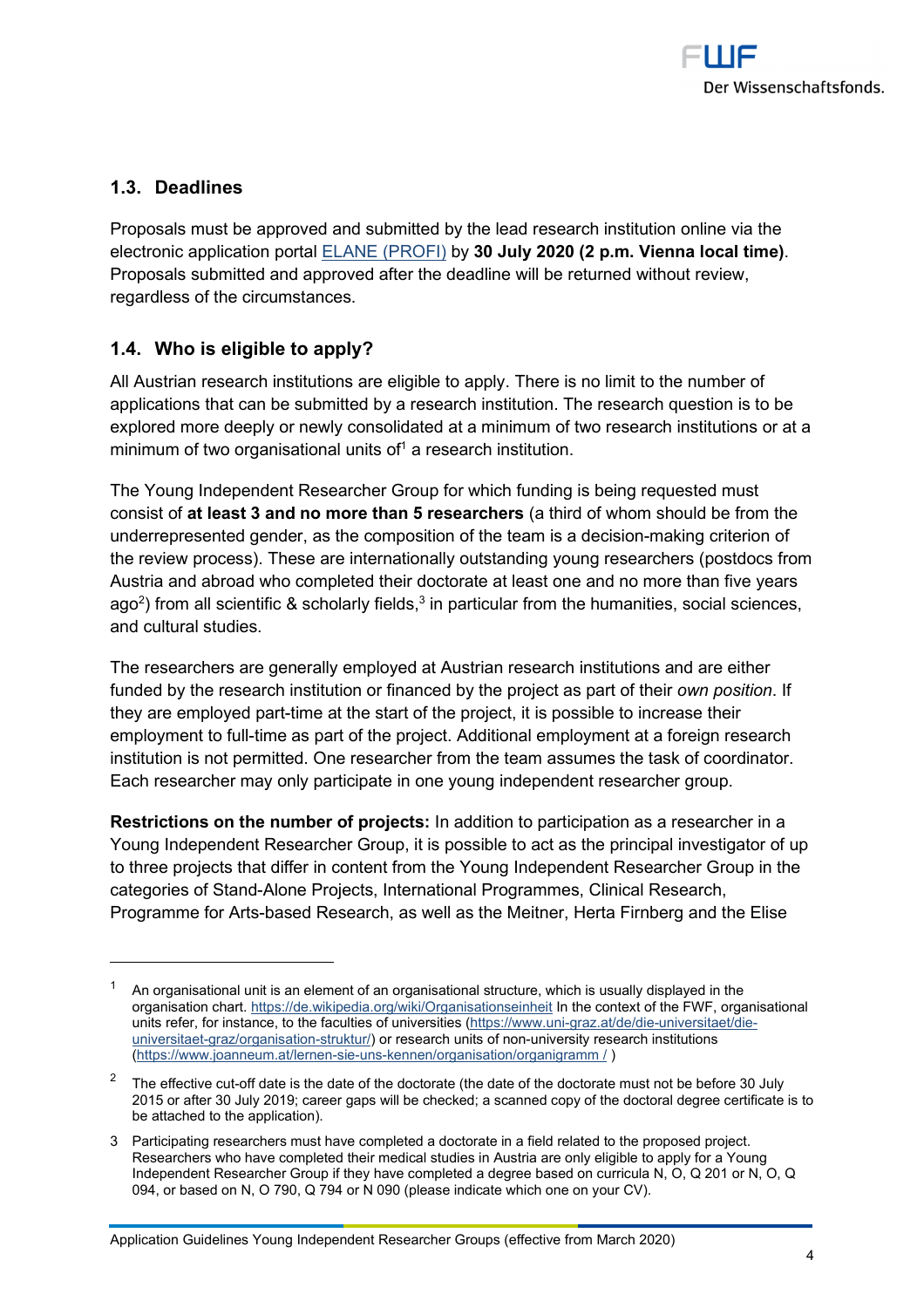

Richter Programmes. Researchers may not submit a proposal for a Schrödinger project and participate as a researcher in a Young Independent Researcher Group at the same time.

# **1.5. For what types of projects can funding be requested?**

Applications can be submitted for carrying out a **joint, interdisciplinary<sup>4</sup> project** that aims at gaining scientific or scholarly knowledge. The research project is limited in duration to a maximum of 48 months.

In all cases, the Young Independent Researcher Groups should pursue scientific or scholarly goals that go beyond established disciplinary boundaries and therefore require the collaboration of several researchers with different specialisations. Owing to the interdisciplinary issues involved, these projects can only be worked on jointly from different perspectives and thus open new, unique fields of research. The Young Independent Researcher Group is intended to newly establish an innovative topic in Austria or expand the existing research priorities at a minimum of two research institutions or two organisational units of a research institution.

Any aspects of the Young Independent Researcher Group that go beyond the realm of science and scholarship may be mentioned, but they will not play a part in the assessment of whether the group should be funded. Double funding is not permitted (see Funding guidelines).

# **1.6. What requirements must be met to apply?**

All researchers participating in the application must show that they possess the research qualifications needed to carry out the project by means of a publication record over the last 5 years commensurate with their career stage, which demonstrates their international visibility.

The following criteria are decisive in assessing a researcher's publication record and initiating the review process:

**Peer review**: All the publications listed (or more than half in the case of the humanities) must have been subject to a quality assurance procedure in line with high international standards, which usually means that journals should be listed in the Web of Science, Scopus, or the Directory of Open Access Journals (DOAJ). For journals not listed in those databases, or monographs, edited volumes or contributions therein, or other publication types, the peer-review procedure must be documented on the publisher's website to which researchers should provide a link. Should no such documentation be available on

<sup>4</sup> Definition: "Interdisciplinary" refers to the integration-oriented interaction of people from at least two disciplines with regard to common goals and results, with the disciplinary perspectives being brought together to form an overall view. Further literature on the subject can be found at supplementary information/application/young independent researcher groups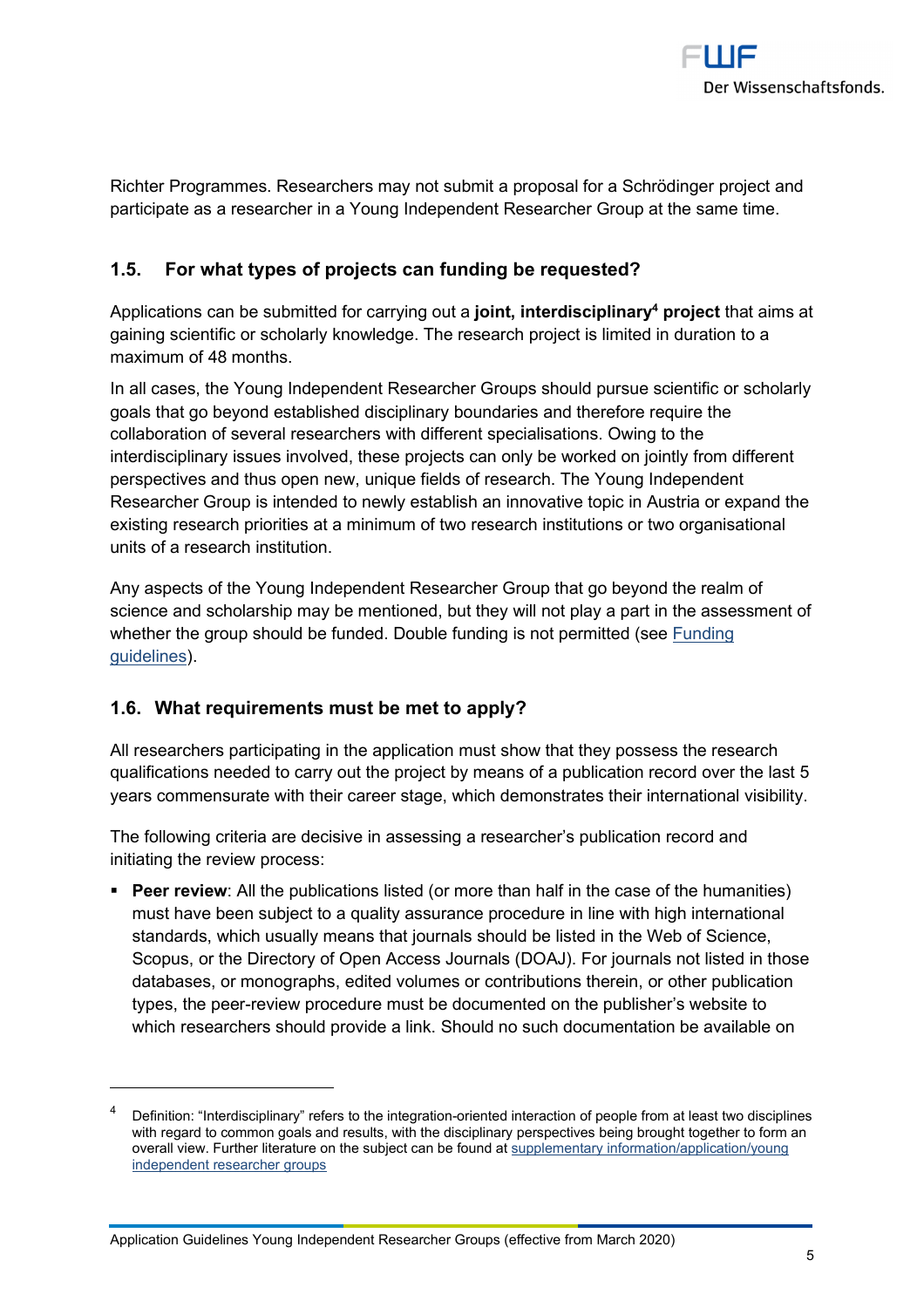

the website, it is the researcher's responsibility to provide evidence that the publication has been subject to an appropriate quality assurance procedure.

- **Number and quality** of the researcher's publications must be commensurate with his/her career stage. At least two publications must be peer-reviewed and internationally visible publications with a substantial and independent contribution on the part of the researcher.
- **International nature**: In the natural sciences, life sciences, and social sciences, most of the publications listed must be in English. In the humanities and cultural studies, as well as arts-based research, most of the researcher's publications must have a wider than national reach.

Should a researcher fail to meet one or more of the above criteria, the researcher must include an explanation with the application. In cases of doubt, the decision-making bodies of the FWF shall decide whether the research qualifications are adequate.

# **1.7. What types of funding can be requested?**

Project-specific costs are eligible for funding. These include personnel and non-personnel costs that are necessary for carrying out the project (max.  $\epsilon$ 2,000,000 for no more than 4 years, incl. 5% general project costs) and that go beyond the resources provided by the infrastructure of the research institution. The FWF does not finance the infrastructure or basic equipment of research institutions. Please note that exaggerated costs may represent a reason for rejecting an application, even one that is considered excellent in terms of content. 25% of the approved "project-specific costs" will be provided to the research institution(s) in the form of overhead costs. For information on requesting funding for the personnel costs of the researcher (= researcher's own position), see 2.6.2.

# **2. Application content and form**

# **2.1. Sections of the application**

For an application to be complete, it must contain the following sections:

- 1) **Academic abstract** in **English** comprising no more than 3,000 characters (incl. spaces; no formulas or special characters). The academic abstract will be used to inform potential reviewers about the project. The abstract must be subdivided into the following sections using the given English terms:
	- Wider research context / theoretical framework
	- **Hypotheses/research questions/objectives**
	- Approach/methods
	- **Interdisciplinary approach**
	- Level of originality / innovation
	- Researchers

# 2) **Project description**: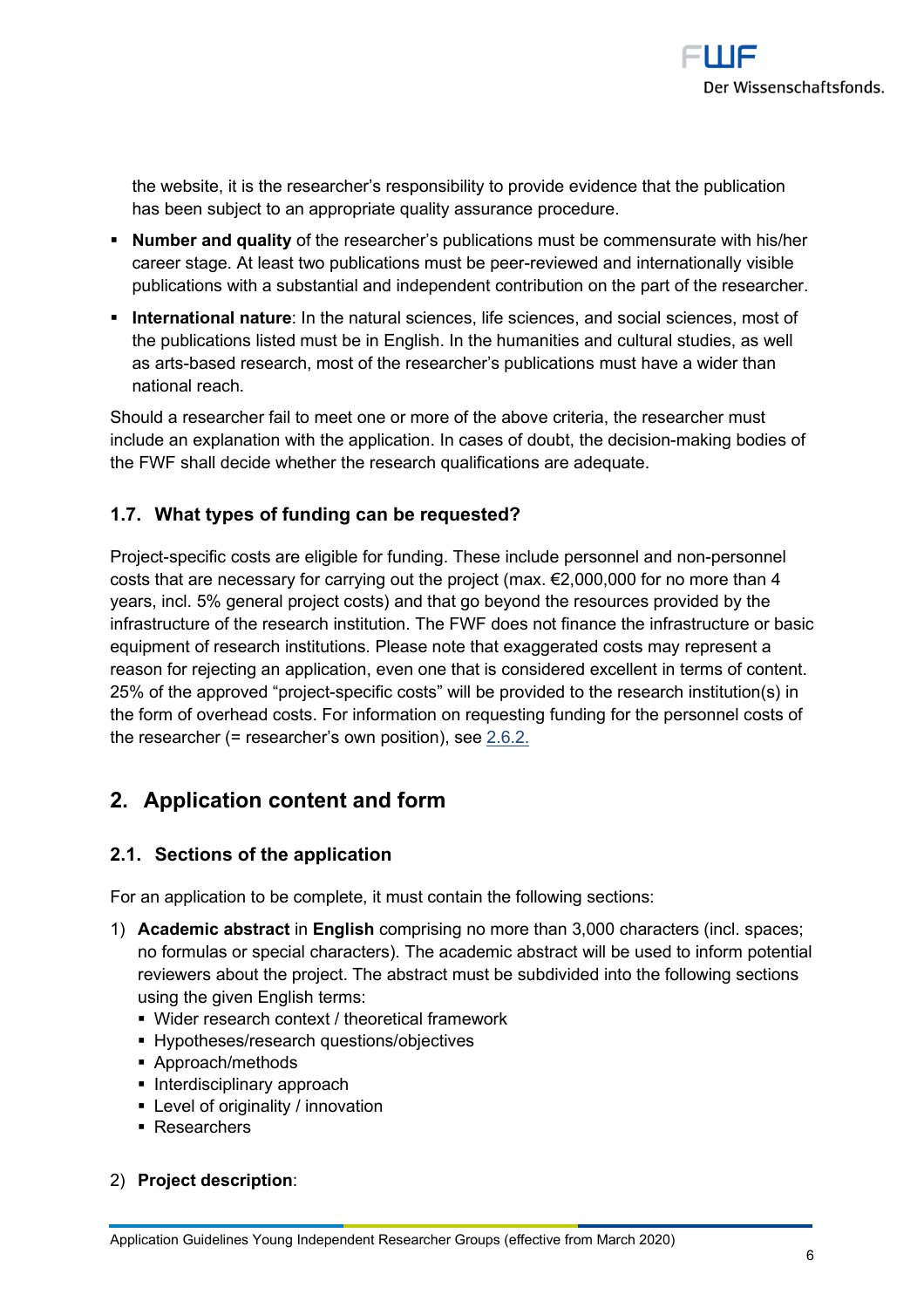

- Cover sheet: Project title, lead research institution (address and director) and name and institution address of the coordinator; list of the collaborating research institution(s) (address and director), including details of the researchers working there (name and institution address)
- **Table of contents**
- **Project description**:
	- no more than 25 pages for 5 researchers
	- no more than 24 pages for 4 researchers
	- no more than 23 pages for 3 researchers

(on consecutively numbered pages), list of abbreviations, headings, figures, captions, tables, footnotes, etc.;

#### **The following content of the project description** is expected**:**

- Description of the interdisciplinary, innovative research programme (max. 14 pages)
- Quality and composition of the research team (description of team max. 2 pages, individual description per person max. 1 page)
- Wider impact (max. 2 pages)
- Statutes of the Young Independent Researcher Group (max. 2 pages)

#### 3) **Annexes:**

Please note that annexes are a part of the application and they must be attached to the project description (*proposal.pdf*) in the order listed below:

- Annex 1: Information on research institution(s) and justification of requested funding;
- Annex 2: List of literature cited in the application (*References*) on no more than 5 pages;
- Annex 3: Academic curriculum vitae (hereinafter referred to as CV) and description of previous research achievements (no more than 3 pages per CV);
- Annex 4: Confirmations (collaboration letters) of national and international cooperation partners (no more than 1 page per letter);
- **Attachments to be uploaded individually**

#### Mandatory:

- A publication list for the last 5 years of all participating researchers as well as postdocs financed by the YIRG, broken down into peer-reviewed and non-peerreviewed see also Section 2.5)
- PDF scan of the doctoral degree certificate for each researcher
- Signed Statutes of the Young Independent Researcher Group (PDF-Scan).

Where applicable: Cover letter; proof of two years of postdoc research experience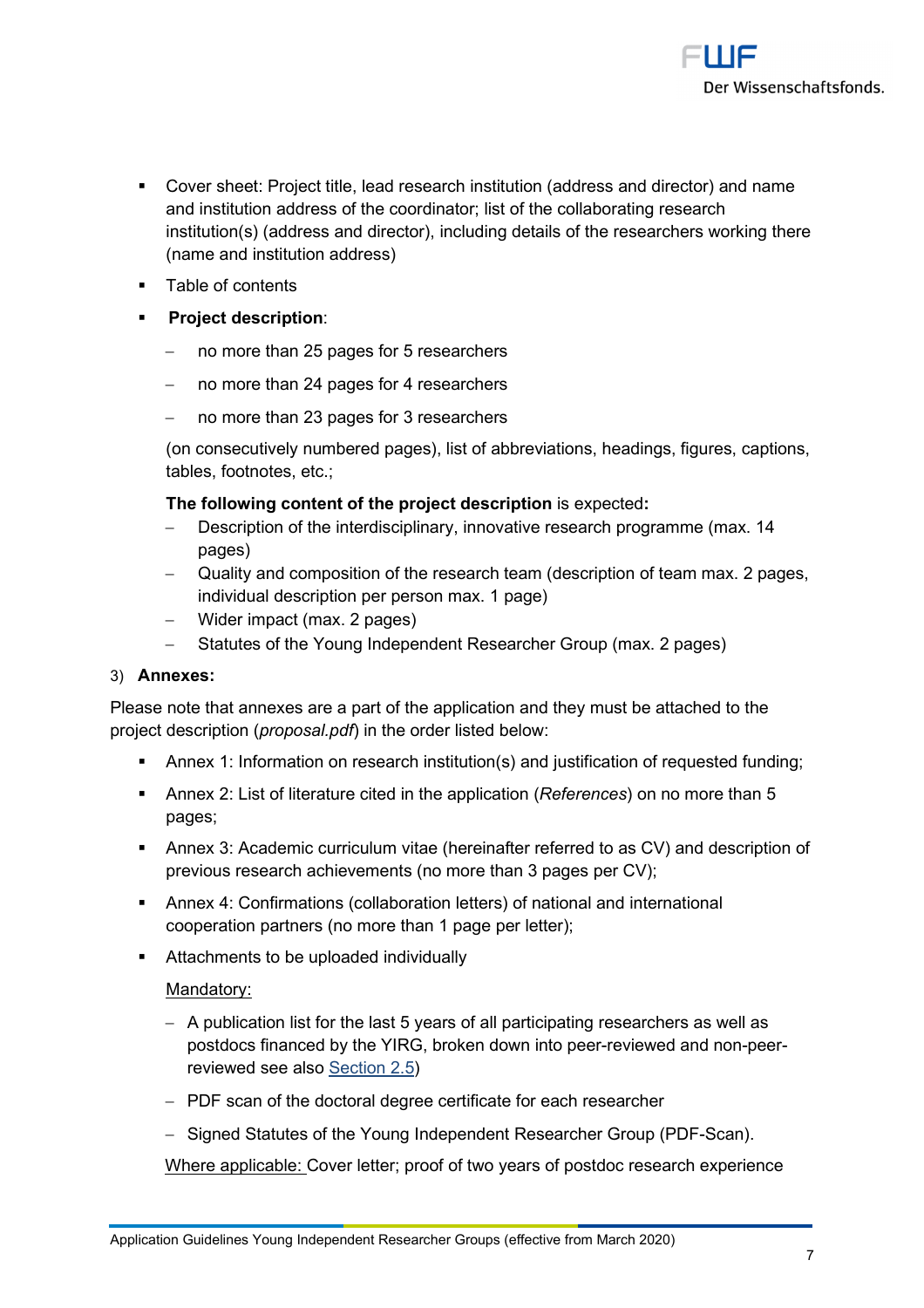

when applying for the senior postdoc salary for the researcher's own position; list of reviewers to be excluded including a brief explanation; for resubmissions: overview of all changes made in the resubmitted application and response(s) to reviews; vendor quotes for equipment etc.; vendor quotes for equipment, other costs.

#### 4) **Completed forms**

- Required forms: *academic abstract*, *application* form*,* form *programme specific data*, *Cost breakdown* form and *Co-authors* form;
- Optional forms: *cooperation* form.

# **2.2. Form requirements**

#### **2.2.1. Language of application**

To allow applications to be reviewed by international experts, applications must be submitted in English.

#### **2.2.2. Formatting**

The continuous text in the project description, annexes 1-3, and the attachments must be written in 11 pt. font with 1.5 line (15-20 pt.) spacing and at least 2 cm margins. The beginning of each paragraph should be clearly recognisable (e.g., by indenting the first line and/or spaces between paragraphs). Researchers must comply strictly with all upper limits (e.g., number of pages, attachments, etc.).

Citations in the text and the list of works cited (*References*) in the application must be in line with the conventions of the respective discipline, preferably according to a widely-used style guide (e.g., *Chicago Manual of Style*, *APA Publication Manual*). Researchers are free to choose the citation conventions or style guide they prefer, but they must apply them/it consistently throughout the application. If available, a DOI address or another persistent identifier should be used for the literature cited.

# **2.2.3. Submitting the application**

Applications must be submitted exclusively online via the ELANE electronic application portal as PROFI applications.

To do this, both the user accounts of the coordinator as well as the lead research institution must be activated in the electronic application portal (see Information). All the forms required for the application are to be filled in afterwards online; the other documents such as the project description and the annexes are to be uploaded as separate files.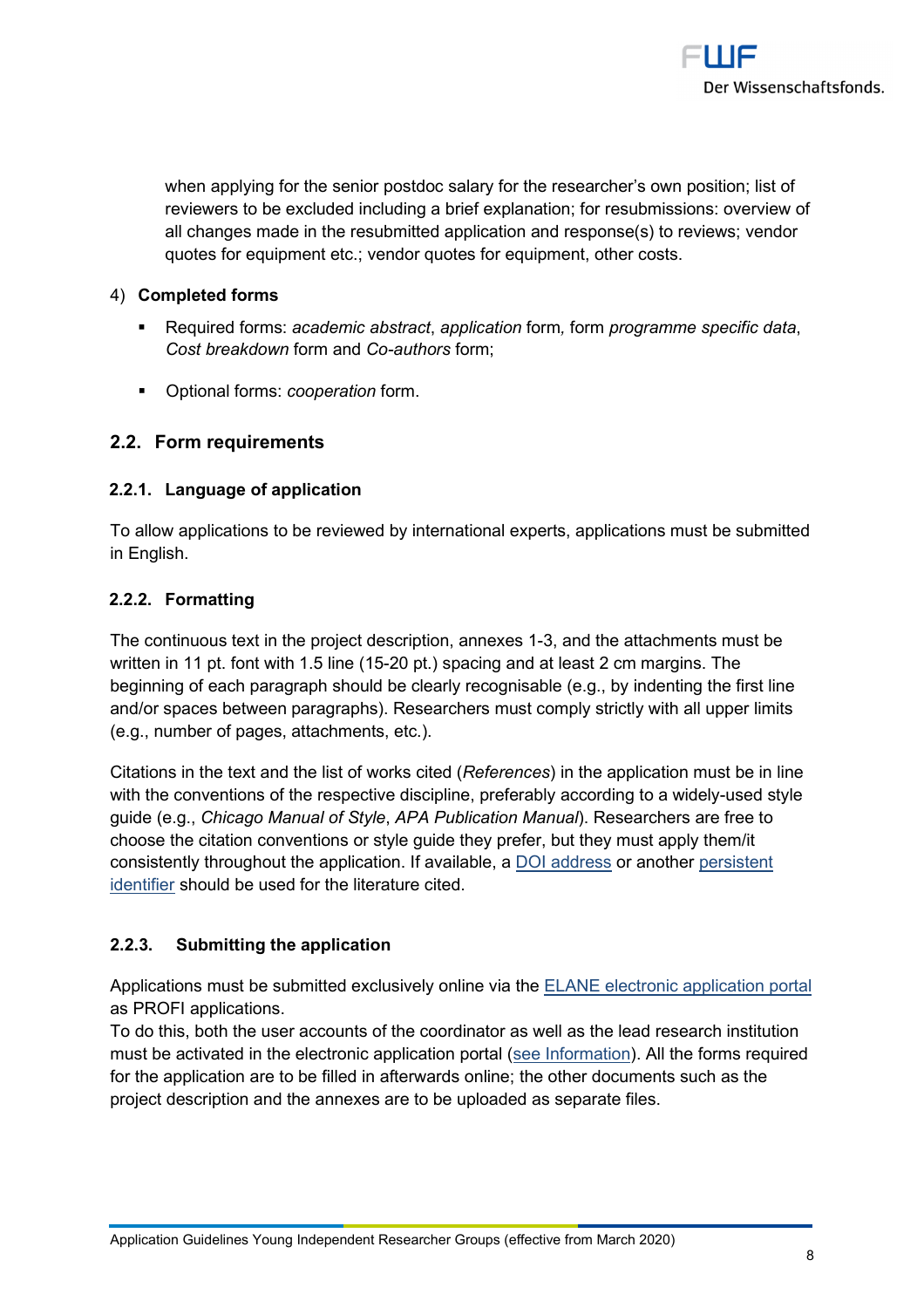

The coordinator must finish creating the application in time to ensure that the lead research institution has sufficient time to approve and submit the application by **30 July 2020 (2 p.m. Vienna local time**).

# **1) Required parts of the application:**

- **a) Files:**
- *Proposal.pdf* (project description incl. annexes 1-3 and where applicable 4, with PDF bookmarks, at least for the major sections)
- **Publication** list.pdf (publication list of all key project participants (researchers and members at the post doc level) for the last 5 years, broken down into peerreviewed and non-peer-reviewed)
- **PhD certificate name researcher.pdf (= scanned copy of the doctoral degree** certificate for each researcher)

#### **b) Forms:**

- *Academic Abstract (in English)*
- *Application form*
- *Programme specific data*
- *Cost breakdowns*
- *Co-authors*
- *Cooperation (optional)*
- **c) Appendix:**
- *Statutes signed by the researchers (PDF scan)*

#### **2) Optional files to be attached:**

- **•** Cover Letter.pdf (= accompanying letter)
- *Postdoc-research experience\_researcher*.pdf (= proof of the 2 year postdoctoral experience of the researcher)
- *Negative\_list.pdf* (= list of reviewers who should be excluded with a short explanation)
- *Overview\_Revision.pdf* (=in the case of resubmission, overview of all changes made in the resubmitted application)
- *Revision.pdf* (=in the case of resubmission, an overall response to all the reviewers or, if preferred, a short response to *each* reviewer saved in a *separate* file: *Revision\_A.pdf, Revision\_B.pdf* etc.)
- *Quotes\_equipment.pdf*
- *Quotes\_other\_costs.pdf*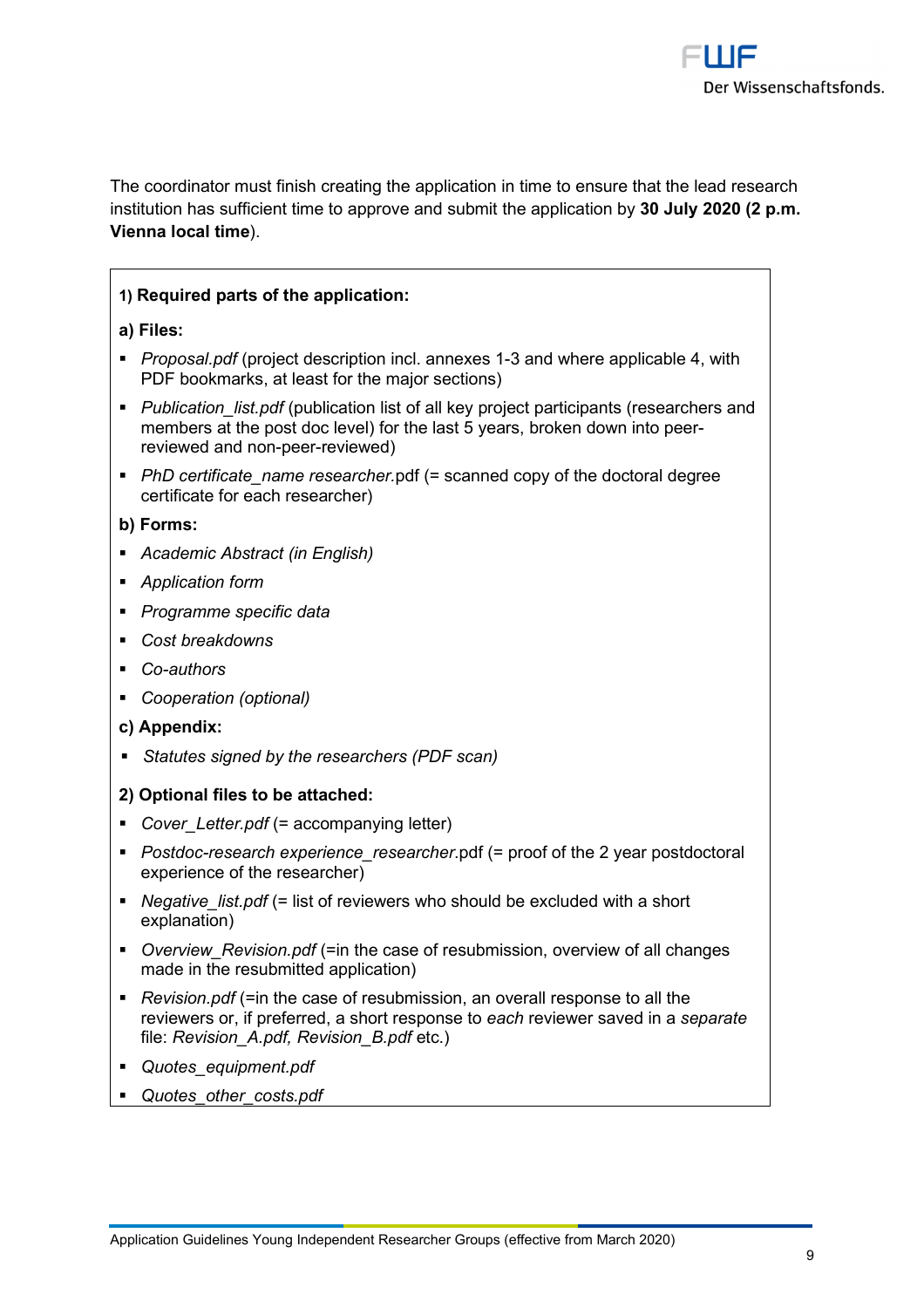

# **2.3. The project description**

The project description (on no more than 25/24/23 pages for 5/4/3 researchers) must include the following contents:

#### **2.3.1. Research programme (max. 14 pages)**

- State of research on which the Young Independent Researcher Group is based,
- Interdisciplinary, innovative<sup>5</sup> research approaches in the research programme of the Young Independent Researcher Group,
- Description of the common objectives and research questions of the Young Independent Researcher Group including:
	- Description of the common language (coherent and consistent terminology),
	- Description of the research areas to be investigated,
	- Description of the relevant research challenges,
	- Description of the merging of the various disciplines into a common theoretical approach,
	- Description of the shared methodologies used.
	- Description of how a synthesis will be formed shared theoretical foundation based on the individual contributions.
- Concise description of the innovative and cutting-edge character of the research topic as well as the significance of the research results for the international scientific/scholarly community and international cooperation arrangements,
- A description of the thematic coherence and the expected innovation value through cooperation in the Young Independent Researcher Group,
- $\blacksquare$  All potential sex-specific and gender-related aspects<sup>6</sup> in the planned project as well as the planned implementation of these research questions must be described in a separate section. This aspect should be addressed briefly in the text even if the researcher believes the project does not raise any sex-specific and gender-related issues.
- $\blacksquare$  All potential ethical, safety-related, or regulatory aspects<sup>7</sup> of the submitted project and the planned handling of them must be described in a separate section. This aspect should be addressed briefly in the text even if the researcher believes the project does not raise any ethical issues.

<sup>5</sup> Questions to the reviewers: *How does the proposal advance frontier research and unconventional scientific approaches? Does the proposed project have the potential to question and/or change existing paradigms in the fields involved or beyond?*

<sup>6</sup> Positioning and reflecting on the research approaches in the planned for the project in terms of sex-specific and gender-related issues, for instance: Is the research approach likely to produce sex-specific and genderrelated findings? If so, what findings? How and where are these integrated into the research approach? (For information on checking the relevance of sex-specific and gender-related issues to a project, see https://www.fwf.ac.at/en/about-the-fwf/gender-issues/fix-the-knowledge/fix-the-knowledge-detail/)

<sup>7</sup> For instance, the European Commission's *Ethics for Researchers* or *The European Code of Conduct for Research Integrity* can serve as a guide here*.*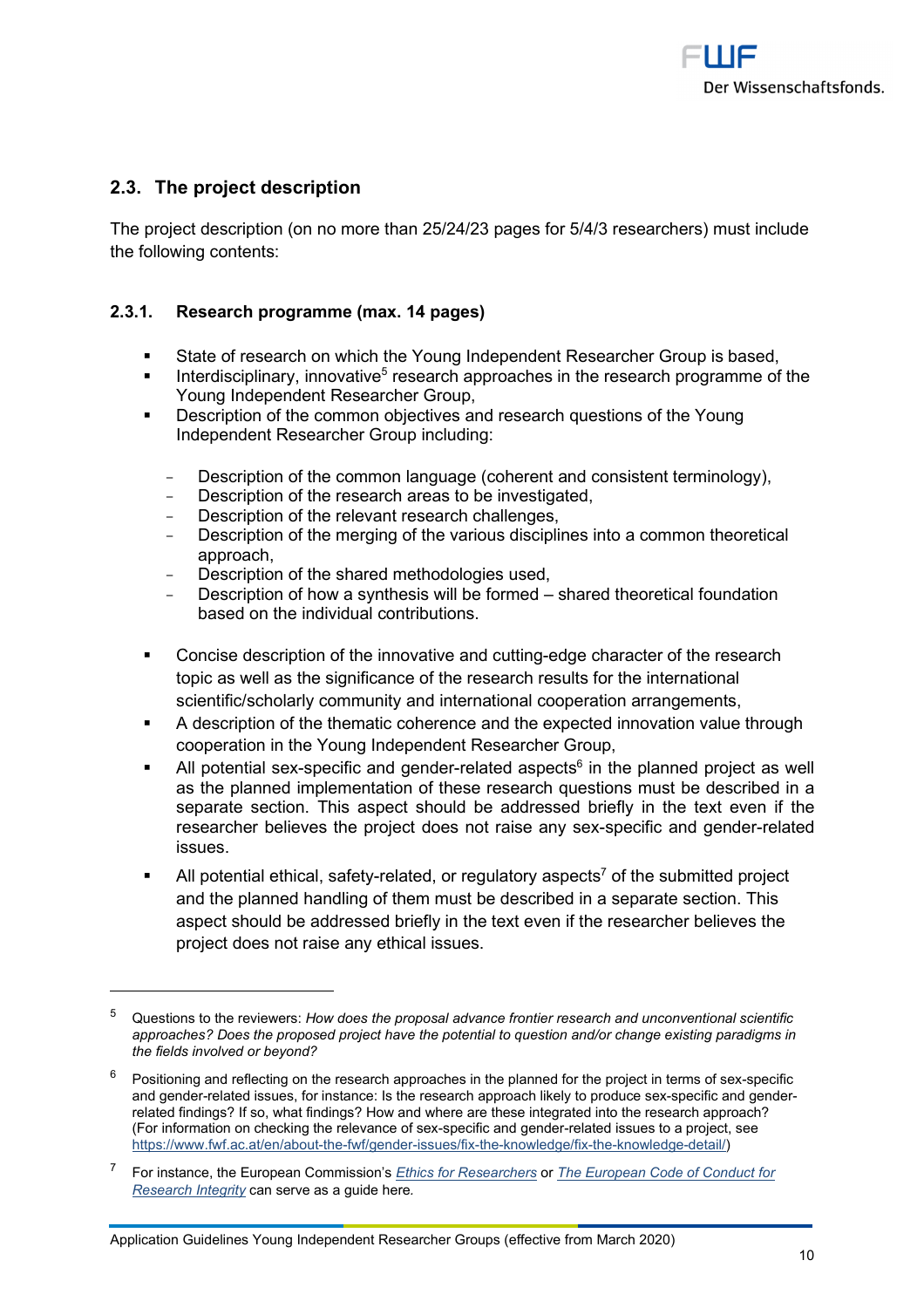

#### **2.3.1 Quality and composition of the research team**

For the team (description of the team max. 2 pages)

- Description of the cooperation and communication structure in the team, incl. an explanation of why it is necessary for two organisational units at the same research institution to work together on the project

For each researcher (individual description per person max. 1 page)

- Description of qualifications
- Description of expertise and scientific or scholarly potential
- Description of experience with interdisciplinary projects
- Description of time resources and scientific or scholarly vision
- Description of international cooperation arrangement(s)

#### **2.3.2. Wider impact on the Austrian research system (max. 2 pages)**

Dissemination strategies and science communication: measures with regard to the visibility of the Young Independent Researcher Group as well as preparation of the results for the public.

#### **2.3.3. Statutes of the Young Independent Researcher Group (max. 2 pages)**

The statutes are an agreement between the researchers. They describe the tasks and competences of the coordinator and regulate the cooperation between the researchers as well as the decision-making processes. They must be signed by the researchers and included with the application.

#### **Content of the statutes of the Young Independent Researcher Group**

The rules set down in the statutes of the Young Independent Researcher Group, especially the responsibilities for the decisions taken, are binding for all members of the Young Independent Researcher Group.

Minimum requirements of the statutes:

- 1. Membership—rights and obligations
	- ‒ How does one become a member?
	- ‒ How can one end their membership?
	- What are the rights and obligations of the members?

#### 2. Bodies / committees of the Young Independent Researcher Group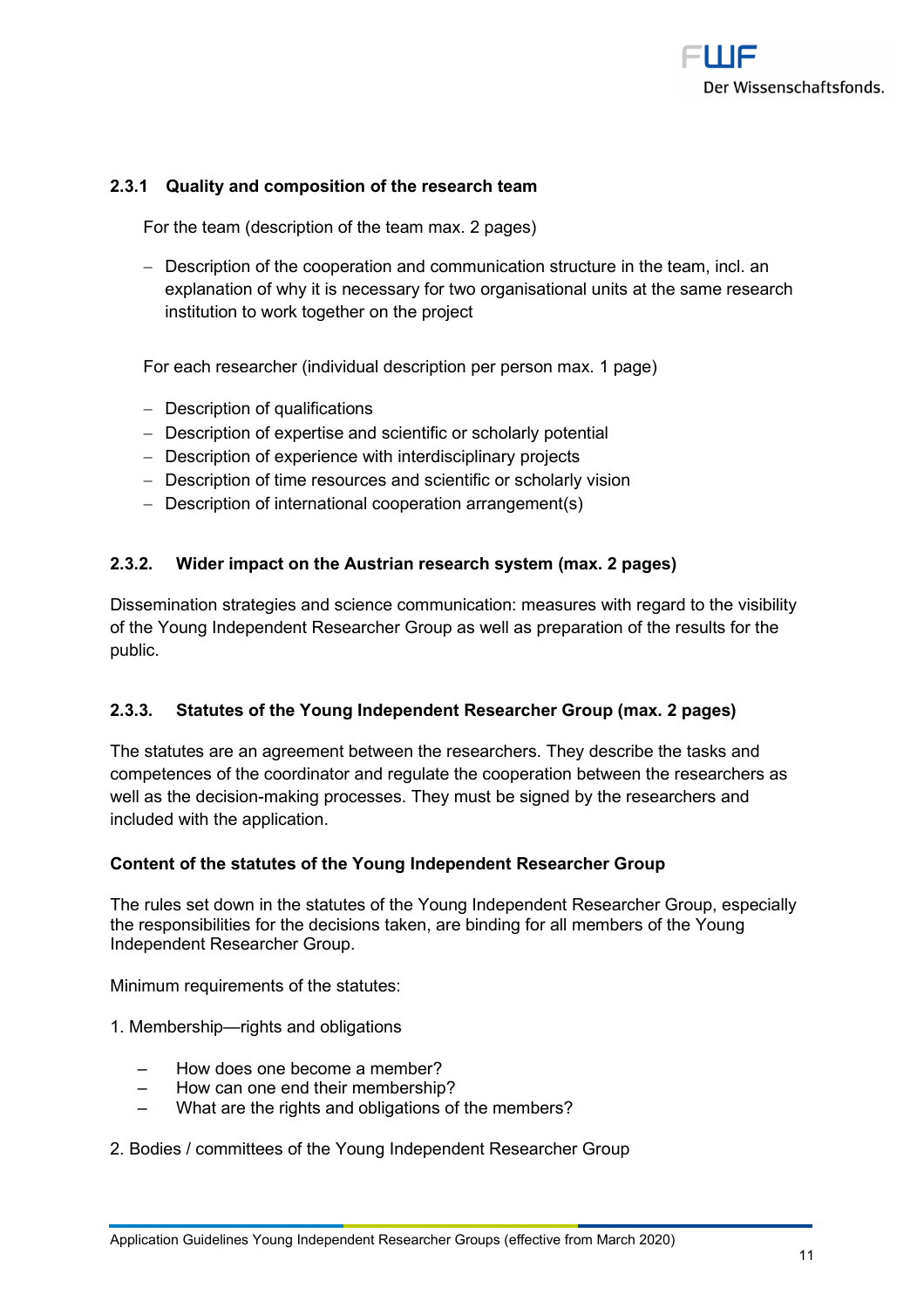

- ‒ Number, name and task of the committee
- ‒ Appointment of the body / committee members
- ‒ Requirements to pass a valid resolution
- 3. Settlement of disputes
- 4. Tasks of the coordinator
- 5. Compliance with legal requirements and ethical standards

The lead research institution and the collaborating research institution(s) are to be informed of the statutes established and signed.

#### **2.4. Annexes to the project description**

Annexes are not included in the maximum character limit for the project description and must be attached to the project description in the specified order.

#### **2.4.1. Annex 1: Financial aspects**

The template for the description of projected costs can be found in Appendix I.

- Information on the research institution(s)
	- ‒ Available personnel (not financed by the FWF; usually, the principal investigator and the personnel of the research institutions)
	- ‒ Available infrastructure
- Information on the funding requested
	- ‒ Concise justifications for the personnel requested (type(s) of requested position(s), job descriptions, extent of employment, and duration of involvement in the project);
	- ‒ Concise justifications for non-personnel cost (equipment, materials, travel, and other costs). If funding for equipment is requested, researchers must explain why this does not constitute part of the basic equipment of the given research environment – see Section 2.6.3.

#### **2.4.2. Annex 2: List of references**

List of literature cited in the application on no more than 5 pages

#### **2.4.3. Annex 3: CV and description of previous research achievements**

The academic CVs and research achievements (for all researchers and staff from the postdoc level and above) are to be described on a total of three pages per person.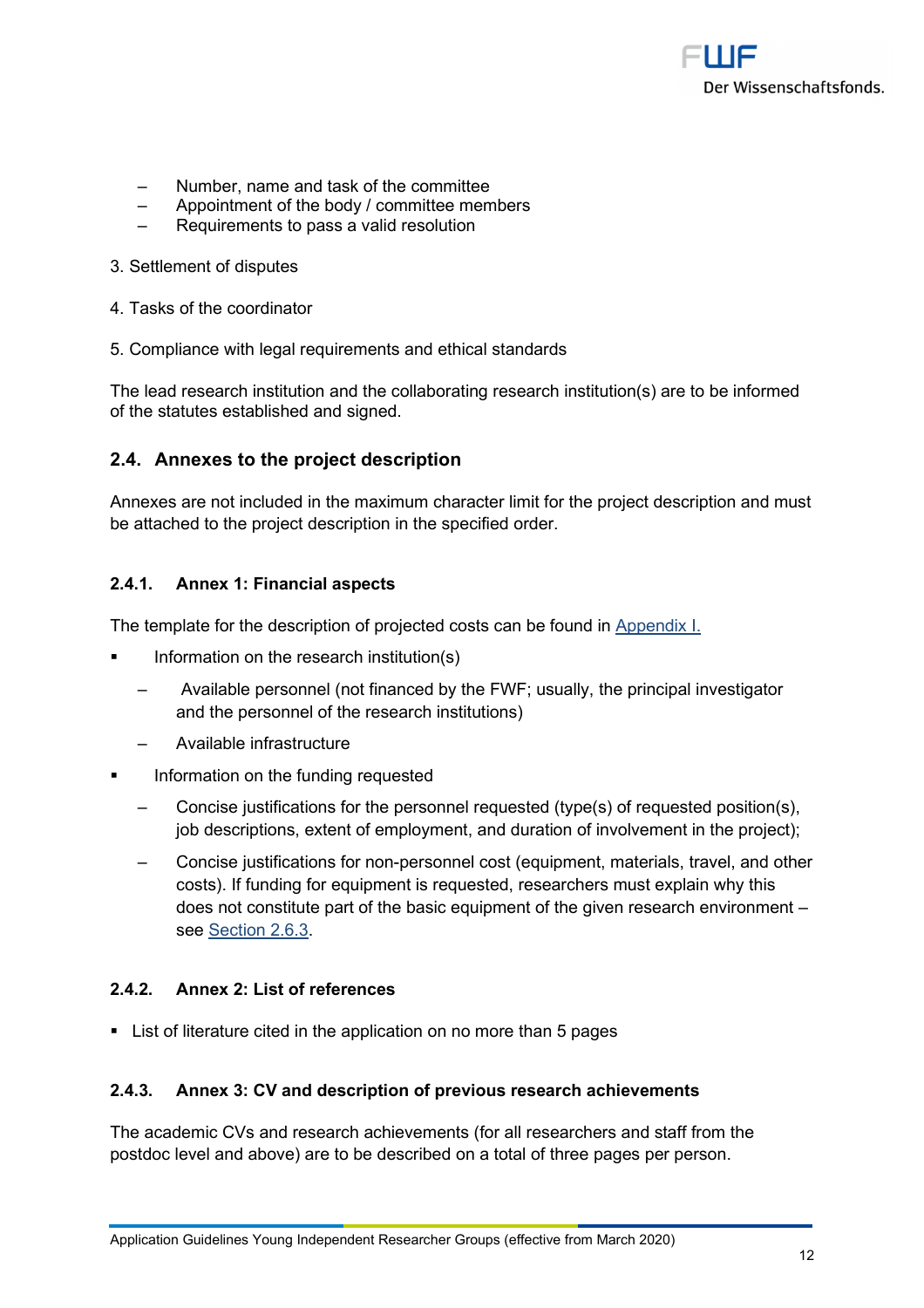

#### *2.4.3.1. Required contents for academic CVs*

- Name and contact details of the person, address of the research institution, and relevant websites. It is also required to provide a publicly available link to a list of all published publications; the use of ORCID is expressly recommended for this purpose.
- **EXECT** List of academic milestones and relevant positions held to date (with a brief explanation of any career gaps, if applicable).
- Main areas of research and short statement of the most important scientific/scholarly results achieved to date.

#### *2.4.3.2. Required description of previous research achievements*

- Academic publications: list of no more than ten of the most important published or accepted academic publications (journal articles, monographs, edited volumes, contributions to edited volumes, proceedings, etc.), for each publication, either a DOI address or another persistent identifier should be indicated. In accordance with the *San Francisco Declaration on Research Assessment* (DORA), journal-based metrics like the journal impact factor should not be included.
- Additional research achievements: list of no more than ten of the most important scientific/scholarly research achievements apart from academic publications, such as awards, conference papers, keynote speeches, important research projects, research data, software, codes, preprints, exhibitions, knowledge transfers, science communication, licenses, or patents.

#### **2.4.4. Annex 4: Collaboration letters**

 Confirmations (each no more than 1 page) of national and international cooperation partners that are stated to be essential in the project description.

#### **2.5. Mandatory Appendices**

Appendix 1:

 $\blacksquare$  A list of all publications published in the last five years<sup>8</sup> (divided into peer reviewed and non-peer-reviewed) must be submitted for all researchers for whom an academic curriculum vitae is enclosed, as well as for all essential project members from the postdoc level and above for whom personnel costs are requested (consolidated in one PDFdocument). This list helps the FWF to determine if there are any potential conflicts of interest with reviewers and thus speeds up the process of identifying reviewers. This list will not be forwarded to the reviewers.

<sup>8</sup> Publication lists must include: all authors, complete titles, journal, year, and page numbers. For each publication, either a DOI address or another persistent identifier should be indicated; for publications with more than 20 authors, an "et al." reference can be used.

Application Guidelines Young Independent Researcher Groups (effective from March 2020)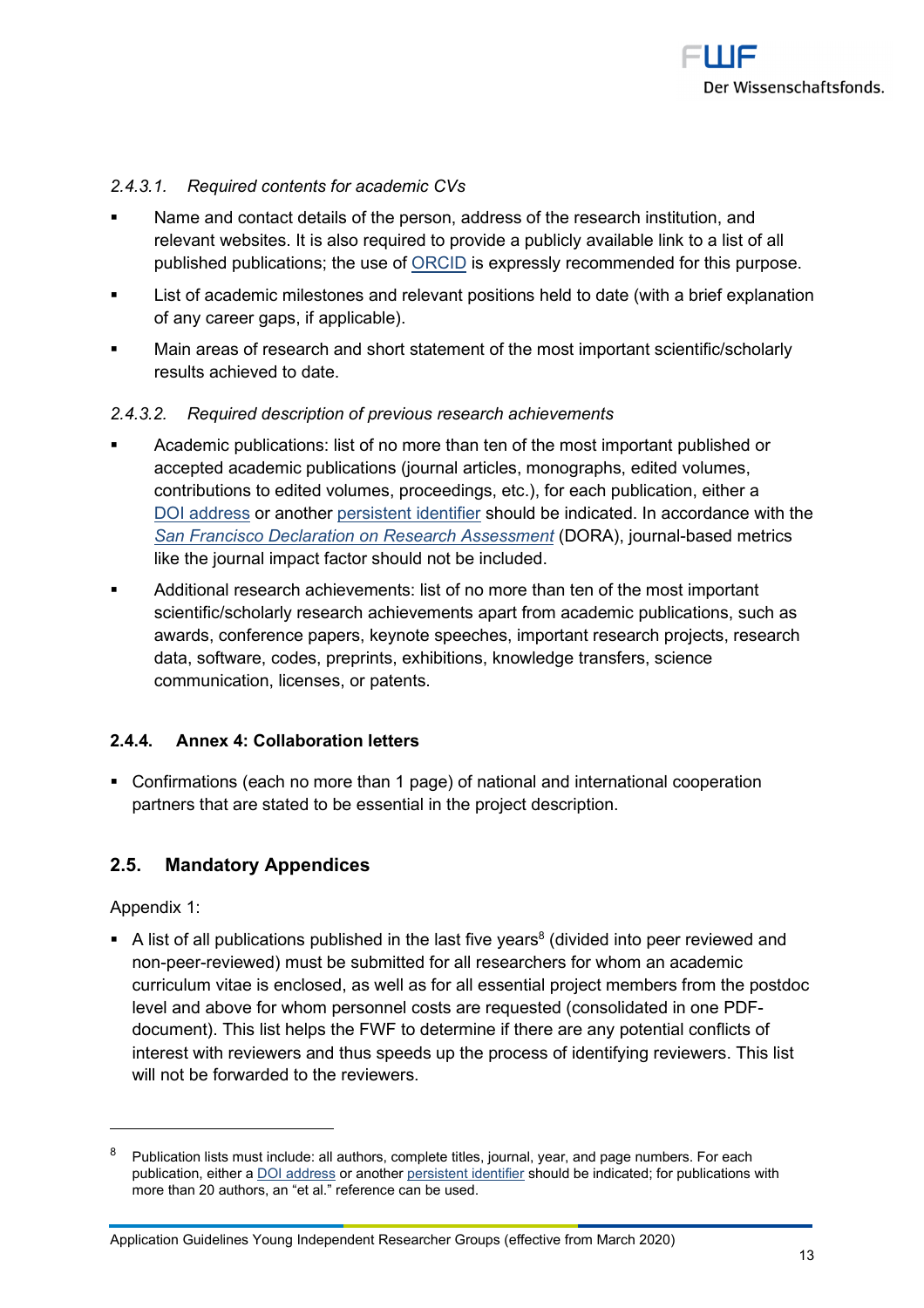

Appendix 2:

 $\blacksquare$  PhD certificate name researcher.pdf (= scanned copy of the doctoral degree certificate for each researcher)

Appendix 3:

 Statutes of the Young Independent Researcher Group (a PDF scan of the statutes with the signatures of the researchers)

# **2.6. Eligible project specific costs**

#### **Principle on costs**

The regulations of the respective research institution must always be taken into account when applying for funding (such as for personnel and contracts for work and services).

The requested costs for the whole ZK shall be described in Annex 1 and summarised in a spreadsheet for each researcher (a spreadsheet shall be drawn up in the *Cost breakdown* form).

The only projected costs eligible for funding are those in the following cost categories.

#### **2.6.1. Personnel costs**

The application should include all persons, in addition to the staff already available, who will be needed to carry out the project and will work exclusively to the extent agreed on for this project.

The available legal categories of employment are contracts of employment for full-time or part-time employees and marginal employment. A part-time (50%) contract of employment for "student assistants," which equates to 20 hours per week, may be requested for researchers who have not yet completed a master's or diploma degree programme in the relevant subject area.

The personnel cost rates that can be applied for within the framework of PROFI, including a fixed percentage increase for the subsequent year to compensate for wage rises, can be found on the FWF Homepage. Please note that contracts of employment of no more than 75% (which equates to 30 hours per week) may be requested for doctoral students.

# **2.6.2. Own position**

The FWF understands "own position" to mean that the researcher's salary is financed by the third-party funds of the research project.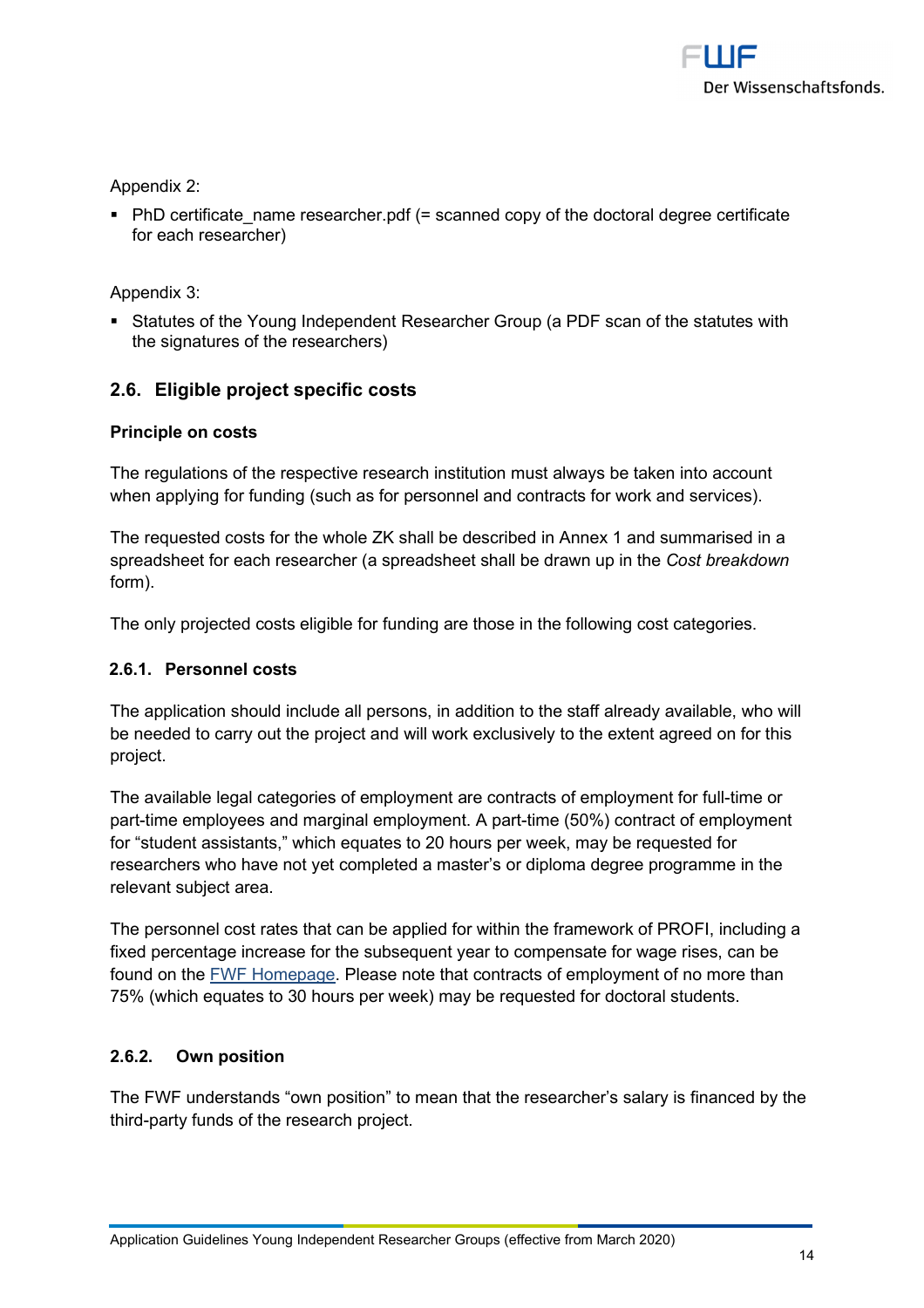

Applying for funding (including partial funding) of one's own position is possible for every researcher, regardless of whether they are in permanent or long-term employment at the time of application.

Either a postdoc rate or a senior postdoc rate can be requested for one's own position (correspondingly aliquoted in the case of partial funding):

- Researchers (at least 1 year after receiving their doctorate) can apply for a postdoc salary. A copy of the doctoral degree certificate must be enclosed with the free-form application as proof.
- Researchers who have two years of research experience as postdocs at the time of submitting an application, or researchers who have already successfully served as the principal investigator of their own FWF project, can apply for the senior postdoc rate. As proof, a copy of the doctoral certificate and a confirmation/proof by a third party of a total of at least 2 years of research experience as a postdoc must be added. This is not required if the principal investigator already has two years of research experience as a postdoc in projects funded by the FWF; however, this should be stated in an accompanying letter.
- Female researchers who finance themselves to the extent of at least 50% through their own position have the additional option of applying for up to €2,000 per year in the category of "Other costs" for personal coaching and further training measures that directly contribute to the career development of the researcher. Coaching is understood to mean person-centred counselling and support processes in the professional context. Continuing education measures with eligible costs include courses to acquire scientific—in particular, subject-specific—competences (e.g., courses to acquire methodological competences) and personnel development measures such as those offered at some research institutions (e.g., in the areas of teaching, writing scientific texts and applications—in particular, in English—personnel management and project management, conflict and problem solving, scientific organisation as well as vocation training and other seminars directly related to career development, e.g., as part of the promotion of women).

#### **2.6.3. Equipment costs**

Equipment may only be requested if it is specifically required for the project and if it is not part of the institution's existing infrastructure. "Infrastructure" is considered to include all equipment (and components for the equipment) that should be available in a modern research institution to conduct basic research in the relevant discipline at an internationally competitive level. Please note that if such equipment or components are requested nonetheless, doubts may be raised whether it is possible to conduct leading-edge basic research in such an environment and how it was possible to carry out the preliminary work related to the project. This may have an impact on the funding decision.

In this context, "equipment" includes scientific instruments, system components, selfconstructed devices (generally assembled from smaller pieces of equipment and materials),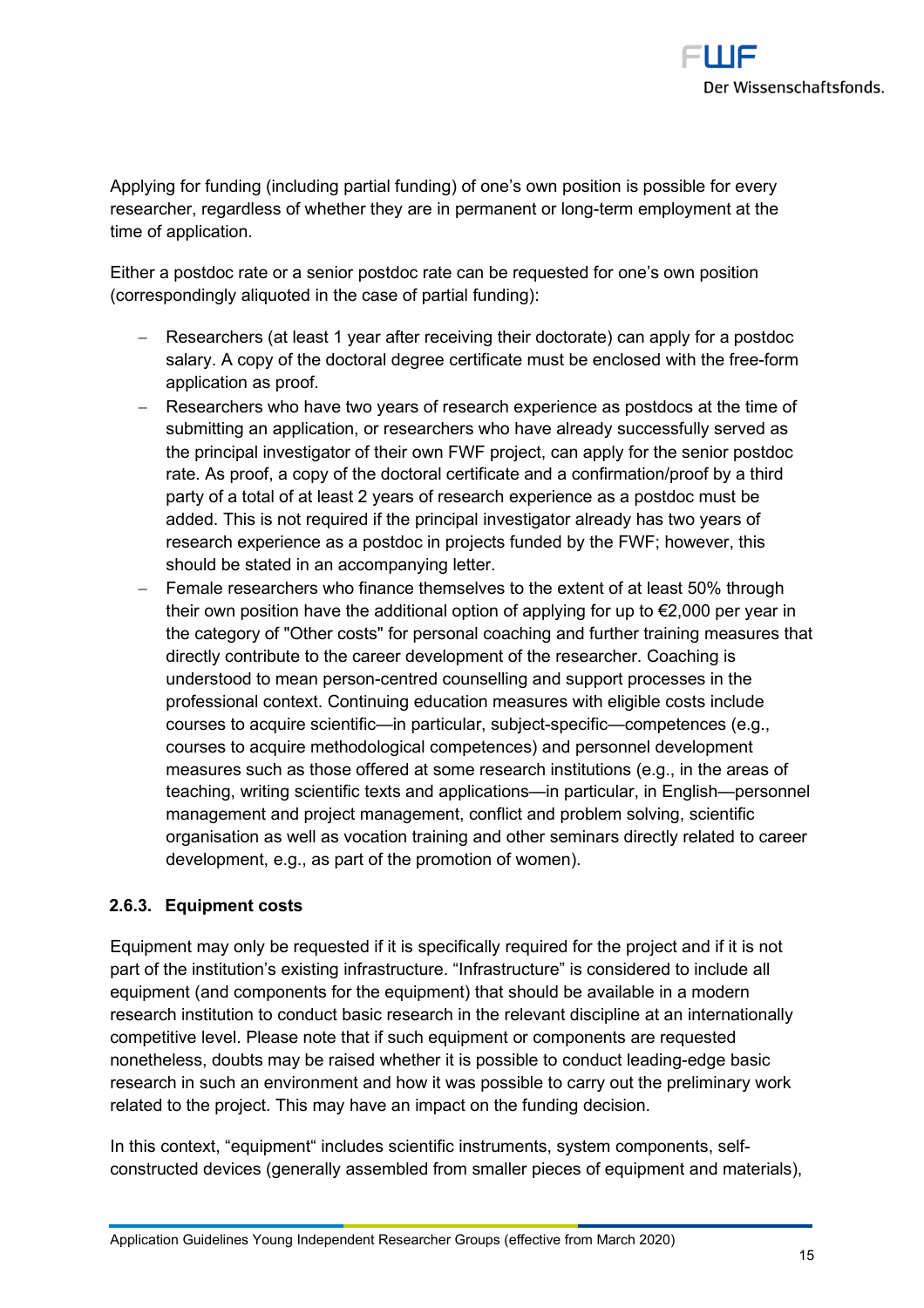

and other tangible fixed assets as well as intangible assets such as licenses, industrial property rights, and licenses derived from such rights, whose acquisition cost per item exceeds the amount specified in Article 13 of the Austrian Income Tax Act 1988 as last amended, Federal Law Gazette No. 400/1988, which is currently €800.00 (incl. VAT, unless the research institution is entitled to deduct VAT). A vendor quote from a company (PDF scan) must be submitted with the application for each piece of equipment whose acquisition cost (including VAT) exceeds €5,000.00.

For items of equipment which are required specifically for the project and whose acquisition cost (including VAT) is €24,000.00 or higher, the lead research institution must confirm with its signature on the application form (*Affirmation of lead research institution)* that it has verified that no comparable equipment that could be used or shared is available within a reasonable distance, and that the possibility of (co-)financing by third parties has been explored. The research institution to which the device belongs must also ensure that they are aware of any possible costs that could arise from the use, maintenance, and repairs of the equipment.

The coordinator is to instruct his/her research institution to order the equipment and effect payment accordingly. In all equipment purchases, the research institution's procurement guidelines are to be observed. Each item of equipment is to be recorded in the institution's inventory and the acquisition costs are to be reimbursed from the respective project budget in accordance with the relevant agreement between the research institution and the FWF.

# **2.6.4. Material costs**

"Materials" encompasses consumables and small pieces of equipment (cost per item is below €800.00 incl. VAT).

The calculation of requested funds for project-specific material costs should be justified with reference to the timelines, work plans, and experiment plans. Experience from previous projects should be considered in making the calculation.

# **2.6.5. Travel costs**

Funding may be requested for project-specific travel and accommodation, field work, expeditions, etc. The project description must include a detailed travel plan broken down by member. This plan must indicate which member, for what purpose, when (in which year of the project), for how long and where they will be travelling, and how much this will cost.

Travel expenses for researchers from other Austrian and foreign research institutions can only be granted in exceptional cases and require detailed justification.

The calculation of travel and accommodation costs should generally be based on the federal regulations governing travel costs (RGV). The current RGV rates for travel abroad can be found in the following document.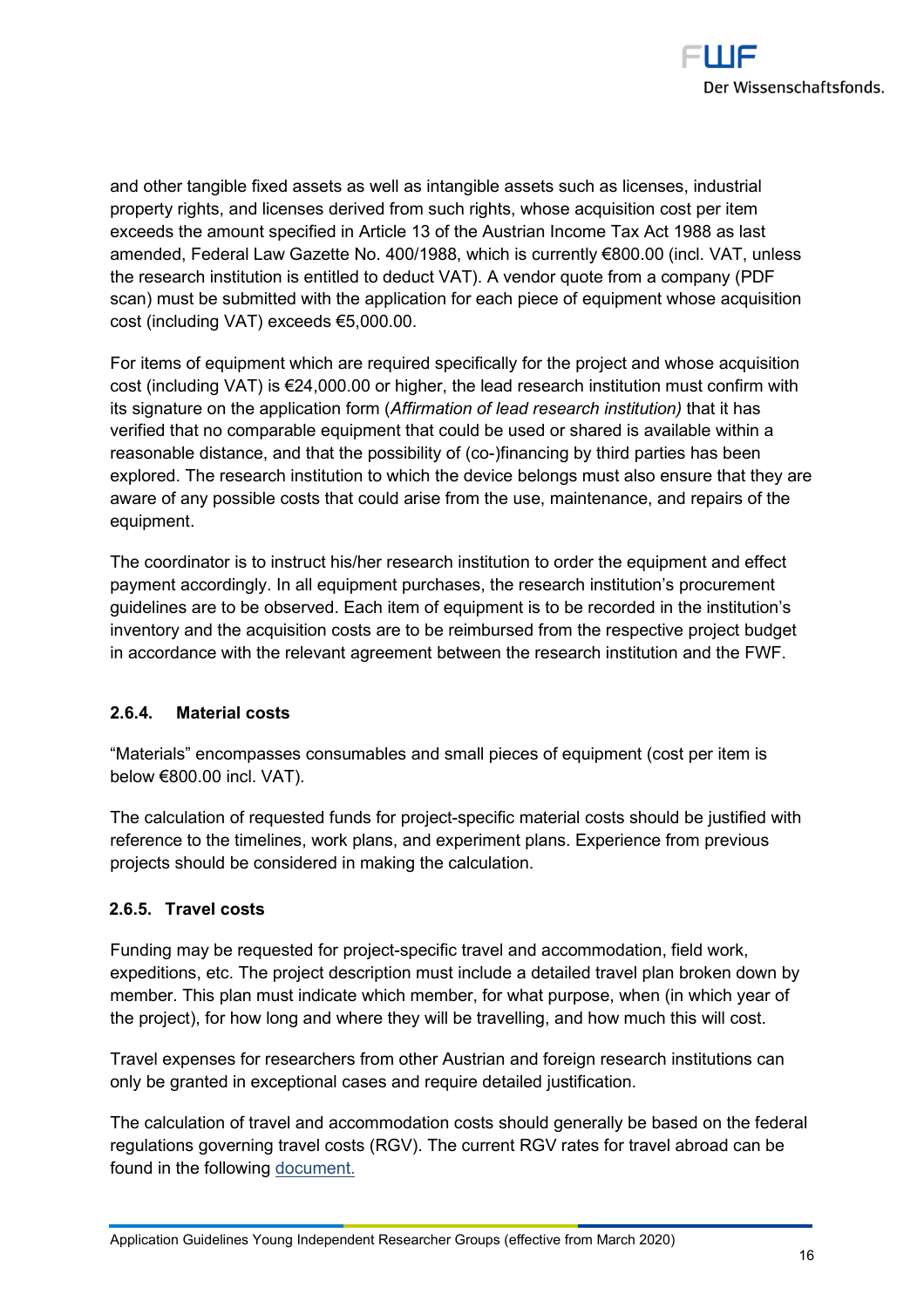

For longer stays, a transparent and appropriate budget should be prepared; in general, this budget will be lower than the costs calculated based on RGV rates.

Researchers must not request funding for the presentation of project results at congresses; the costs associated with attending such conferences should be covered by the "general project costs".

#### **2.6.6. Costs as part of national and international cooperation arrangements**

In contrast to national research partners (see Section 1.6), costs arising within the context of a research collaboration with an external research institution are to be borne by that research institution.

Within the context of cooperation arrangements, funds may only be transferred to a cooperation partner (also abroad) if they are clearly limited contracts or services and directly necessary for carrying out the Austrian project. This does not apply to cooperation arrangements with scientists or scholars from developing countries.

#### **2.6.7. Other eligible costs**

- Independent contracts for work and services (costs for work of clearly defined scope and content carried out by individuals, provided that they are justified in terms of research and economical);
- Costs for the preparation, archiving, open access, and reuse of research data in repositories in accordance with the Open Access Policy of the FWF;
- Costs that cannot be included under personnel, equipment, materials, or travel costs, for example:
	- ‒ Coverage of costs for the use of research facilities, e.g., costs for the projectspecific use of available equipment (project-specific "equipment time") or large research facilities; in any case, vendor quotes should be provided. Where the costs exceed EUR 10,000.00 not including VAT (over the entire term of the project), each vendor quote must be accompanied by the corresponding calculation basis. This calculation must include information on the nature and scope of the services for which project-specific costs are incurred (according to internal charging procedures, e.g., based on usage days or hours, or based on the number and type of measurements/analyses performed, etc.) and may not contain any infrastructurerelated costs like equipment depreciation, supplementary charges for overhead, costs of research premises, etc.;
	- ‒ Costs for any laboratory animals necessary for the project;
	- ‒ Costs for project-specific work carried out outside the researcher's research institution (e.g., for analysis work performed elsewhere, interviews, sample collection, preparation of thin slices, etc.); vendor quotes should be uploaded;
	- ‒ Costs for external support of the coordinator in the area of research management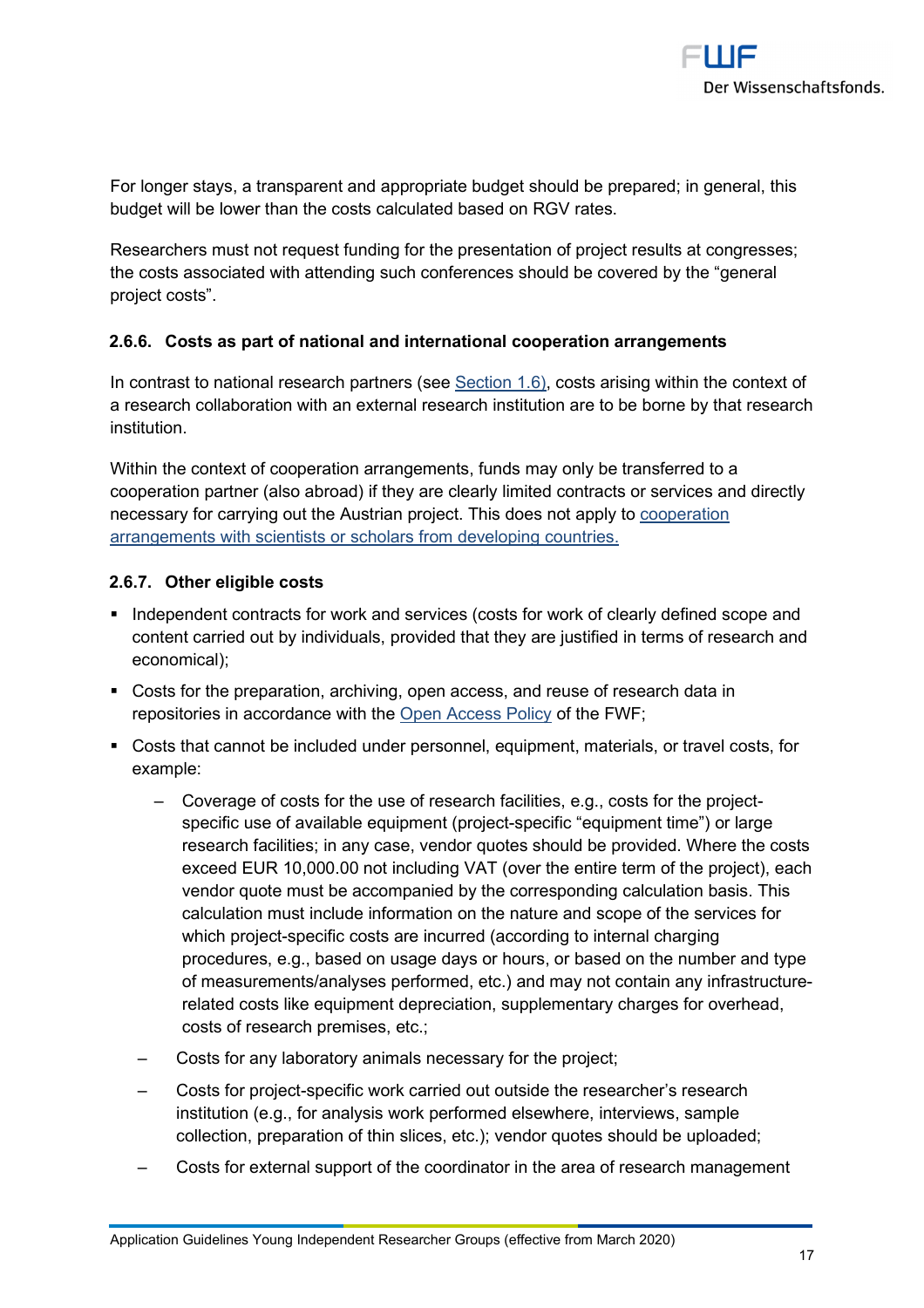

(consultants, experts in science communication and the management of research groups, etc.; a quote including a description of services is to be enclosed with the application);

‒ Costs for the disposal of project-specific hazardous waste.

#### **2.6.8. General project costs**

For reasons of simplicity, general project costs refer to all those costs that are generally permitted but cannot be requested individually. These include, for example, costs for conference travel, dissemination activities as well as smaller, unforeseen costs necessary for the project. General project costs should not be understood in the sense of "overhead costs" of the research institution.

General project costs should be entered in the appropriate field in the *Cost breakdown* form and calculated as 5% of the total funding requested. No justification for general costs is needed in the project description.

Researchers can apply up to three years after the completion of the project for additional funds for publications resulting from projects supported by the FWF as part of its peerreviewed publications programme.

# **2.7. Forms**

Mandatory Forms: *academic abstract*, *application* form*,* form *programme specific data*, *Cost breakdown* form and *Co-authors* form;

Obligatory: Declaration of the lead research institution when submitting the application

#### **2.8. Additional attachments**

In addition to the project description and the forms, the following attachments should be submitted, where applicable:

- **Cover letter:**
- **Proof of two years postdoc experience when applying for a senior postdoc salary for** the researcher's own position;
- **EXECT:** List of reviewers who should be excluded with a short explanation:
- For the attachments needed in the case of revising a rejected application (resubmission), see Section 2.9;
- Vendor quotes for the requested equipment for pieces of equipment whose acquisition cost (including VAT) is EUR 5,000.00 or higher (one quote from one company for each piece of requested equipment; can be submitted in German);
- Vendor quotes for any relevant items requested under "Other costs" (e.g., use of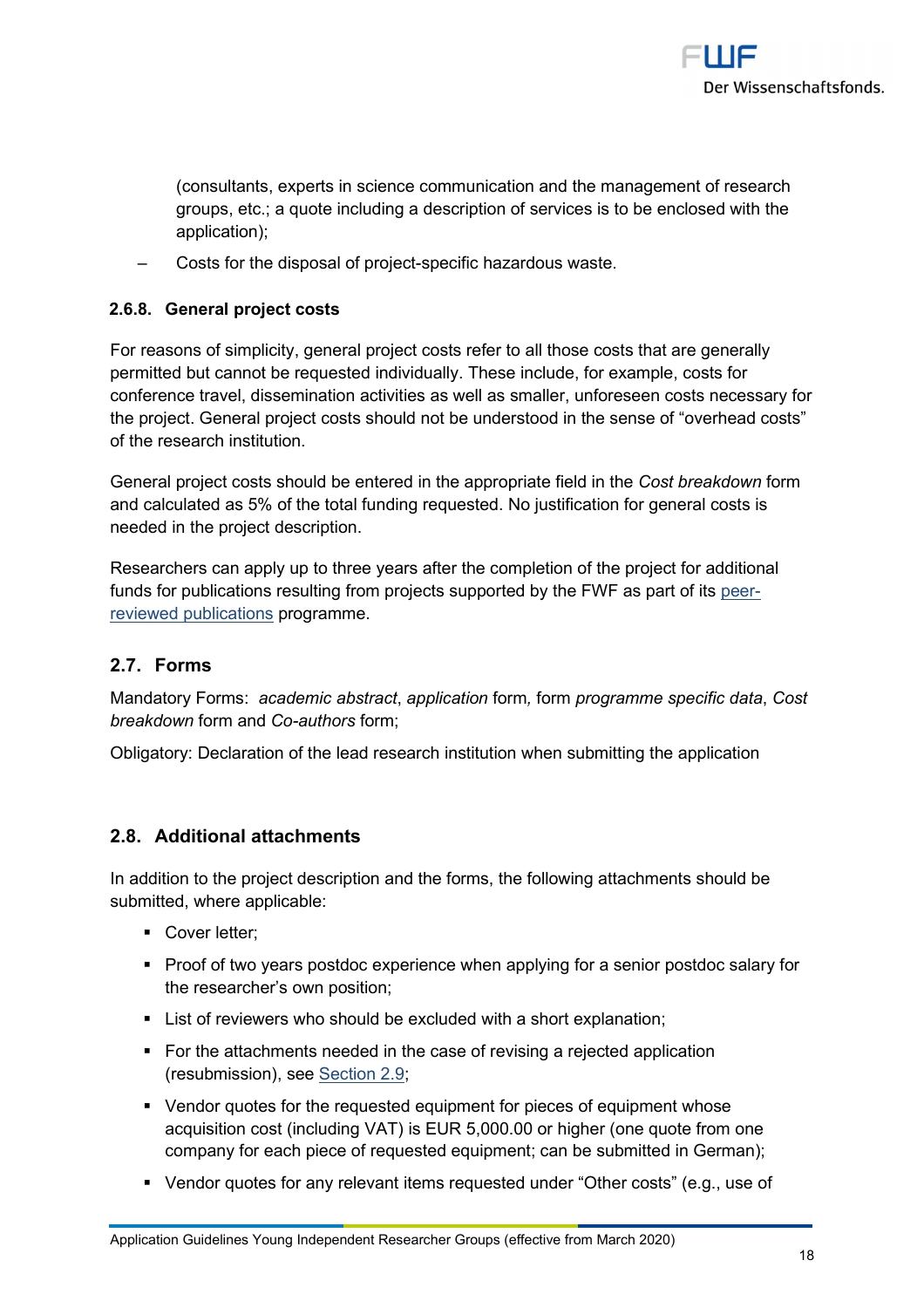

research facilities).

It should be noted that any annexes or attachments in addition to the ones mentioned above shall not be considered in further stages of the process (such as letters of recommendation, publications not yet published).

# **2.9. Revising a rejected application ("resubmission")**

A resubmission is defined as the revision of an application which has already been rejected with the same or similar research questions, regardless of the programme category. Where a researcher submits an application on the same or very similar research questions yet does not consider it to be a resubmission but an entirely new project, the researchers must submit a separate accompanying letter to the FWF Office explaining how the research questions have changed. For example, changes in research methods alone are not sufficient for a proposal to qualify as a completely new project. In cases of doubt, the decision-making bodies of the FWF shall decide.

- If the project submitted is a resubmission of a rejected application, the researchers should indicate this at the beginning of the project description (e.g., in a footnote).
- An accompanying letter containing an overview of all changes made in the resubmitted application must be submitted to the FWF; this overview will not be passed on to the reviewers.
- Response(s) to reviews: the researchers can decide whether the response(s) should be passed on to the relevant previous reviewer or all reviewers (see Section 3). These response(s) should address the suggestions and criticism expressed in each review of the previous application and point out the changes made on that basis. Such responses are not necessary in the case of reviews written by persons who are to be excluded from the review process for the resubmitted application. However, such exclusions must be justified and will also be counted toward the list of reviewers who should be excluded for the resubmission.
- If all the reviewers are to receive this response, the researcher must submit a document containing an overall response. If these responses are to be passed on only to the reviewers who were previously involved, the researcher should include a short response to each review in a separate document.

Resubmissions must show changes. In the case of resubmissions of applications that have been rejected for the standardised reasons C3, C4, and C5, the changes need to be substantial (based on the comments in the reviews). If such changes are not made, the application will be returned without review by the decision-making bodies of the FWF.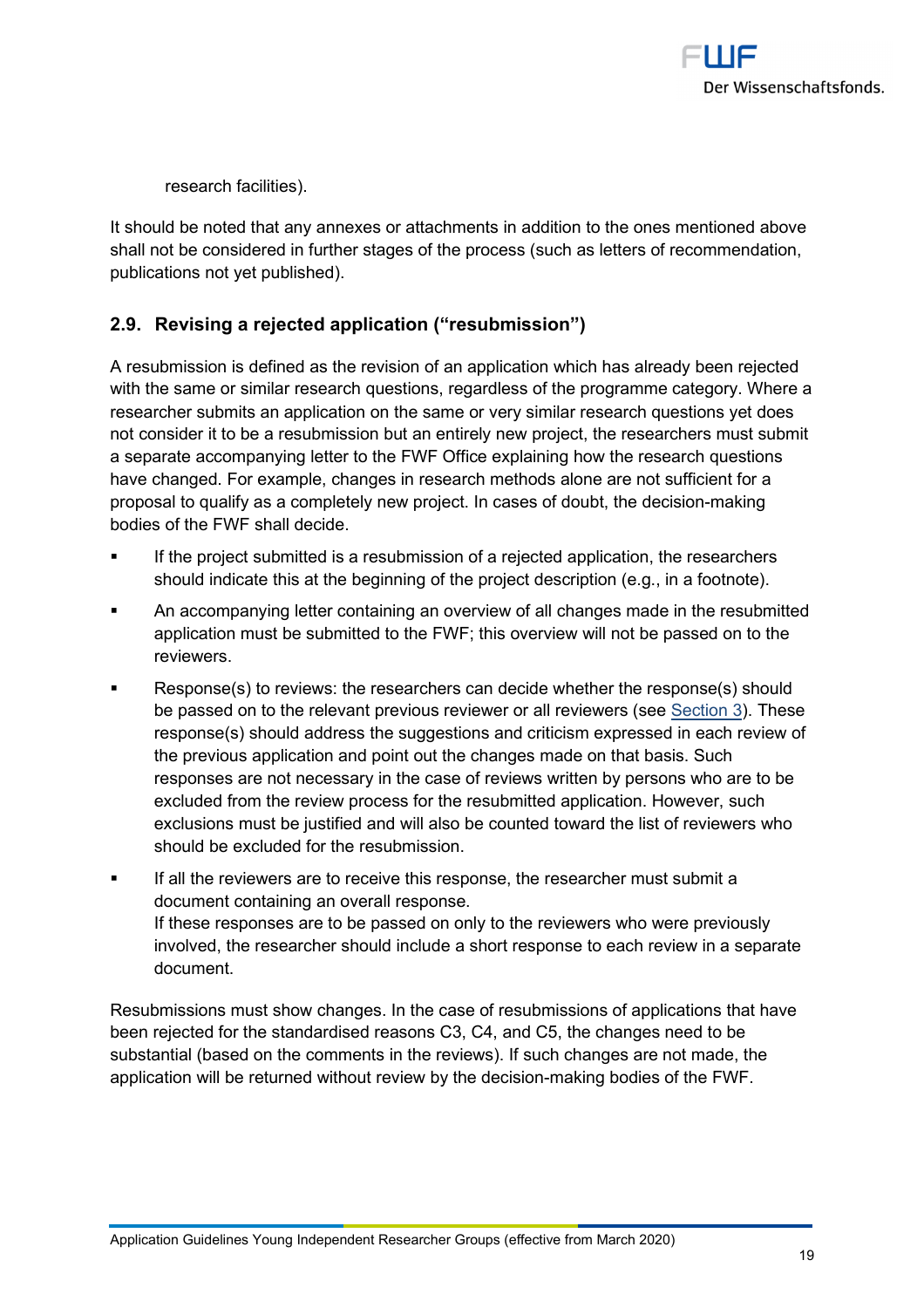

# **3. Processing and decision on the application**

All applications approved and submitted by the lead research institutions by **30 July 2020** (**2 p.m. Vienna local time**) will be subjected to a formal check by the FWF Office.

All applications meeting the formal criteria will be sent out for review. The reviewers (generally persons working outside of Austria) are selected by the members of the FWF Board and confirmed by the decision-making bodies of the FWF.

Once the review process has begun, no more changes can be made to the application. Any changes in the research team must be notified to the FWF immediately during the evaluation period and the FWF's approval must be obtained.

For the evaluation of the application, 3 independent reviews will be obtained. In the spring of the following year, the FWF Board will make a decision on the application based on these reviews and draw up a shortlist of positively evaluated projects. These projects will be invited to a hearing with an international jury. At this meeting, the jury will discuss the project with the researchers and lead research institution and, on the basis of the reviews, presentations, and discussions, prepare a recommendation for the FWF Board (in a closed session; i.e., in the absence of the FWF Board). The FWF Board will then decide on the awarding of funding based on this recommendation. The research institutions and the researchers will be notified of this decision in writing.

#### *Requests for changes and returning applications without review*

Please note that no changes can be made after the deadline. Any remediable errors can only be corrected after the FWF Office has prepared and sent a list of formal errors. The researcher has 10 days from when the list is sent to correct the errors. If the problems have not been resolved within this period of time, the decision-making bodies of the FWF will return these proposals without review.

Similarly, the decision-making bodies of the FWF will return without review applications that have been previously rejected by the FWF and resubmitted without appropriate revisions.

#### *Reasons for rejection*

The reasons for rejecting a project will be assigned one of five categories (C1–C5) and will be sent to researchers along with the reviews. A detailed description of the categories can be found in the General principles of the decision-making procedure.

# *Resubmissions*

If the application is a resubmission of a previously rejected proposal, the FWF will generally contact those reviewers who provided *constructive* criticism on the previous application. Reviewers who gave entirely positive or negative comments will generally not be contacted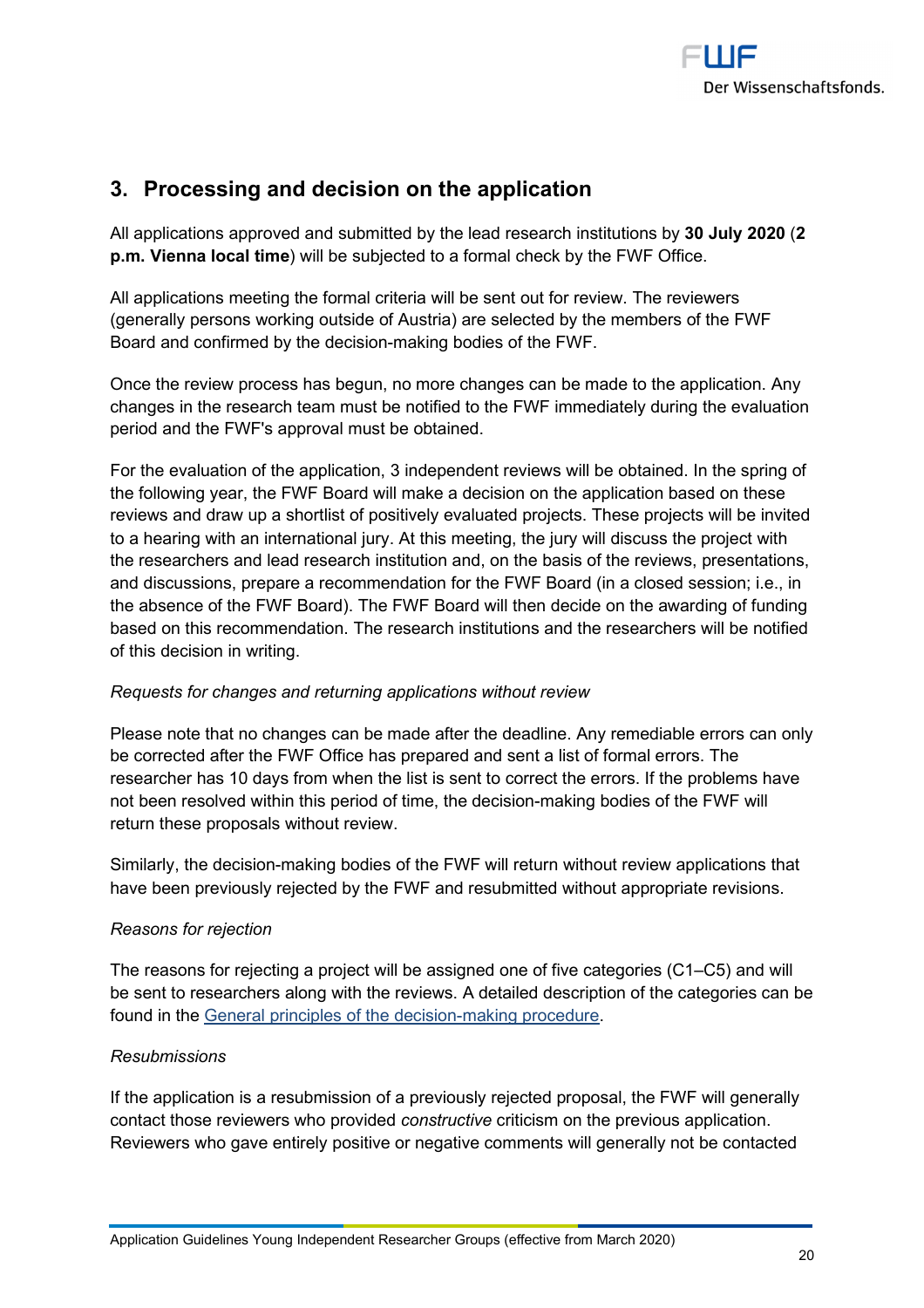

for a second review. However, please note that all resubmissions are also evaluated by new reviewers.

#### *Proposal bans*

Applications that are rejected for reason C5 will be barred for 12 months (from the date of the decision) and cannot be resubmitted during that period. Applications that have been submitted three times and rejected for reasons C3 or C4 (i.e., the original application and the respective resubmissions) are also barred for 12 months (from the date of decision); rejections for reasons C1 or C2 do not count towards this total.

#### *Exclusion of reviewers*

Researchers may include a separate document with a list of reviewers who should not be asked to review the application due to possible conflicts of interest. A detailed description of the FWF's rules concerning conflicts of interests can be found in the General principles of the decision-making procedure.

This list may include up to three potential reviewers whom the researchers believes may have conflicts of interests. This selection must be briefly justified. If the reasons for exclusion are professionally and technically sound, the FWF will generally fulfil such requests and will exclude those reviewers from the review process.

Please note that the FWF does not wish to receive, nor will it consider a list of possible reviewers from researchers.

# **4. Compliance with legal requirements and standards of research integrity**

The FWF would like to point out that the lead research institution must comply with all legal requirements and safety provisions (e.g., Federal Disabilities Act) that apply for their Stand-Alone project and obtain all the necessary permits (e.g., from the Ethics Commission, the Commission for Animal Experimentation, the Federal Monuments Authority Austria, or the relevant foreign authorities).

Researchers must also comply with the guidelines for good scientific practice of the Austrian Agency for Research Integrity (ÖAWI) when submitting the application and carrying out the project.

If there is reason to believe that an researcher has failed to comply with these standards, the FWF will arrange for the ombudsperson of the respective research institution or the Austrian Agency for Research Integrity (ÖAWI) to carry out an investigation. The FWF reserves the right to suspend, in part or in whole, any procedures related to applications or ongoing projects until the investigation has been concluded. For more detailed information, see FWF procedure in cases of suspected scientific misconduct.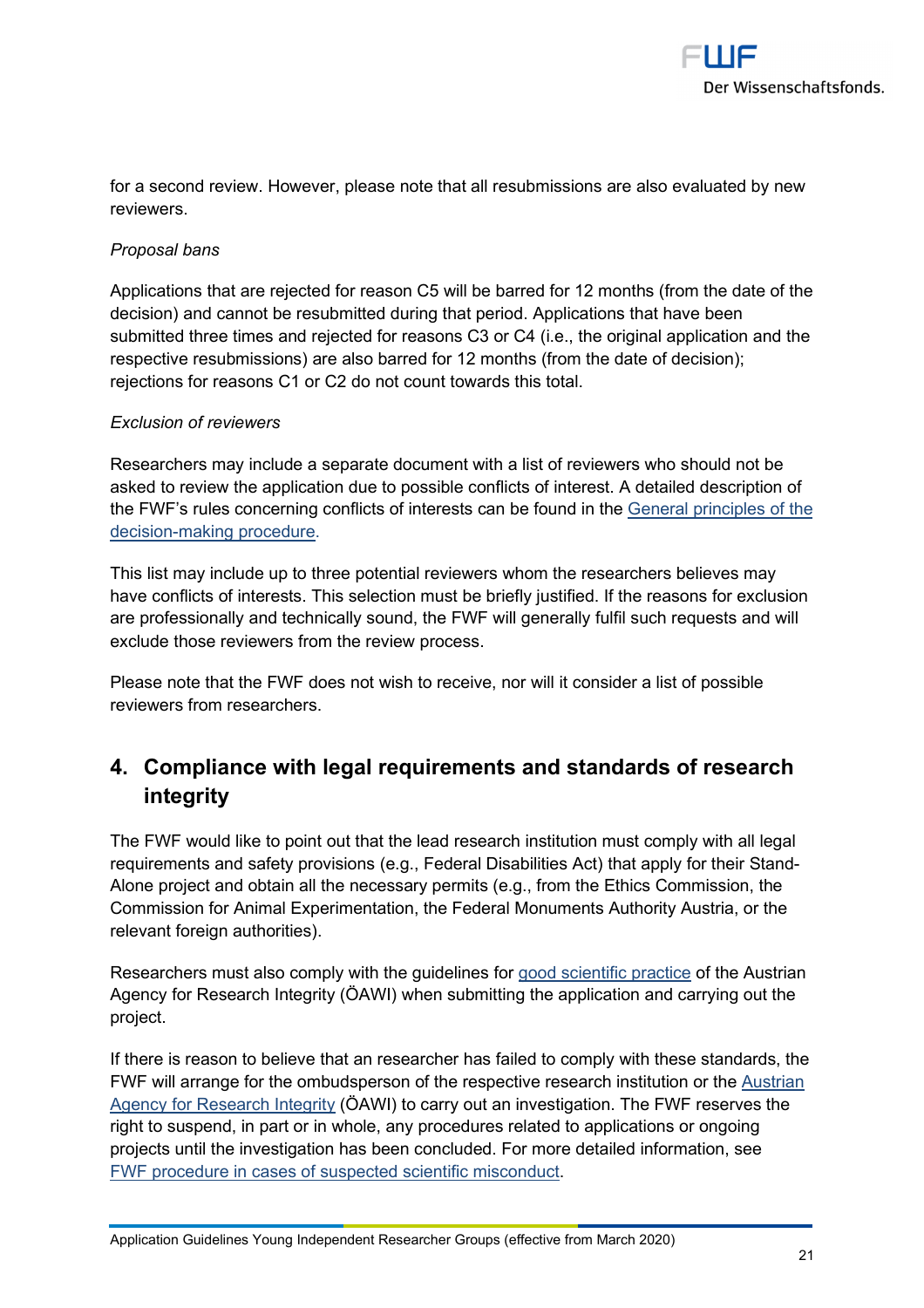

# **5. Publication of project data and results**

The FWF would like to point out that should the project be approved, the FWF will publish on its website a summary of the project in German and English for public relations purposes – which must be sent to the FWF when returning the grant agreement – well as the amount of funding granted and, on project completion, summaries of the final report of the project. The principal investigator should ensure that these summaries are written in such a way as to safeguard legitimate interests of secrecy for reasons of national defence and patent law, and that trade secrets are appropriately protected.

In addition, the FWF requires a data management plan (DMP) for all approved projects. This should also be sent to the FWF when returning the grant agreement. The template for the DMP can be viewed and downloaded at https://www.fwf.ac.at/en/research-funding/openaccess-policy/research-data-management/.

In presentations and publications of project results (e.g. scholarly publications, research data), researchers must comply with the relevant requirements on acknowledging the FWF as the funding institution and the FWF's Open Access Policy.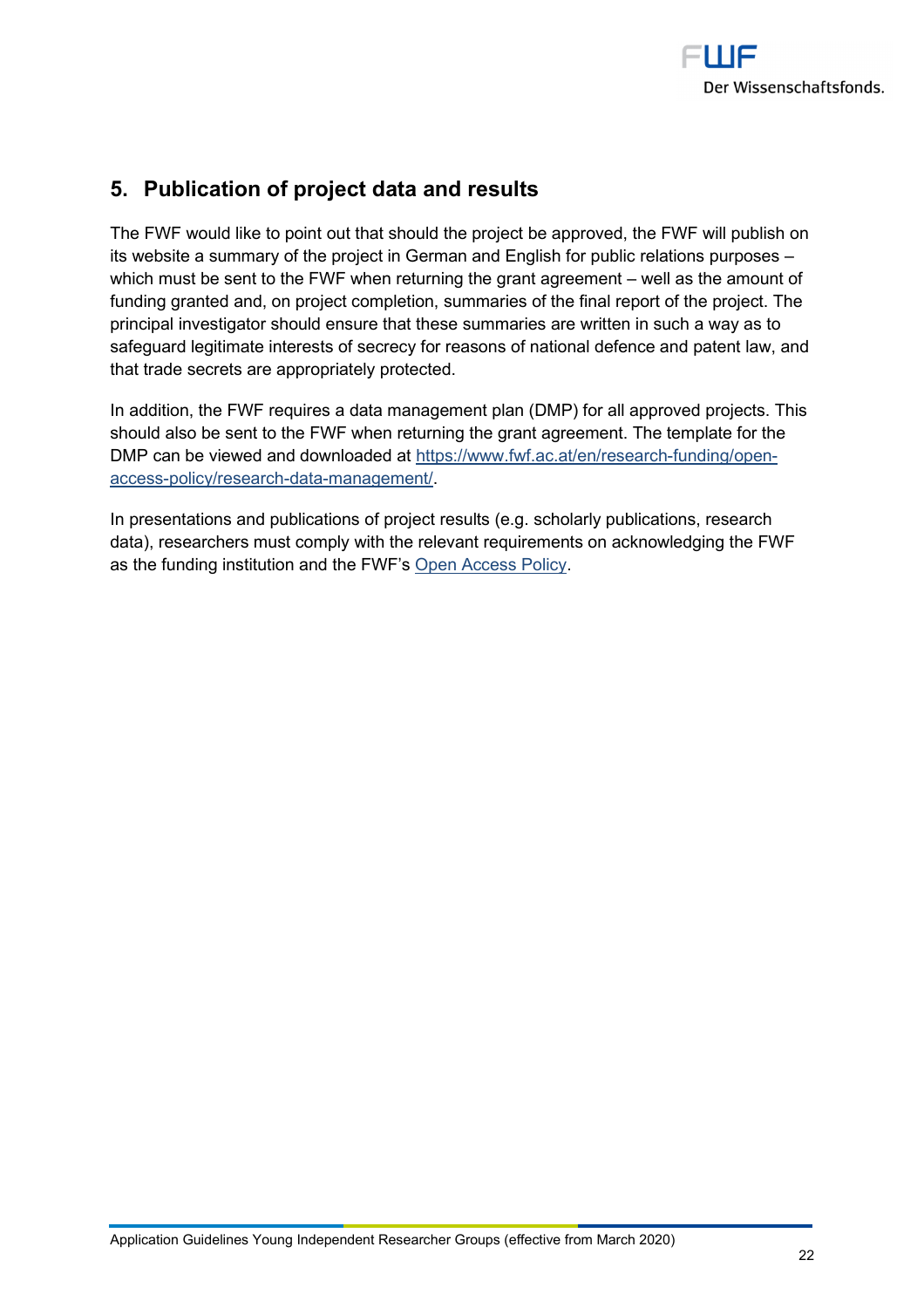

# **APPENDIX I: Template: information on the research institution(s) and description of financial aspects**

Note: The information in the research institution(s) and the description of financial aspects shall be presented using the following structure and appended as Annex 1 to the project description. The list and justification of the costs requested must be in accordance with the costs indicated in the form *cost breakdown*.

a) Details on the lead research institution and the collaborating research institution)

- **Existing personnel (not financed by the FWF, usually the researchers and research** personnel at the research site(s))
- **Existing infrastructure**

(b) Information on the funding requested:

- Concise justifications for the personnel requested (type(s) of requested position(s), job descriptions, extent of employment, and duration of involvement in the project);
- Concise justifications for non-personnel cost (equipment, materials, travel, and other costs). If funding for equipment is requested, researchers must explain why this does not constitute part of the basic equipment of the given research environment – see also Section 2.6.3.

List and justification of the personnel costs applied for:

List and justification of the equipment costs applied for:

List and justification of the material costs applied for:

List and justification of the travel expenses applied for:

List and justification of other costs applied fo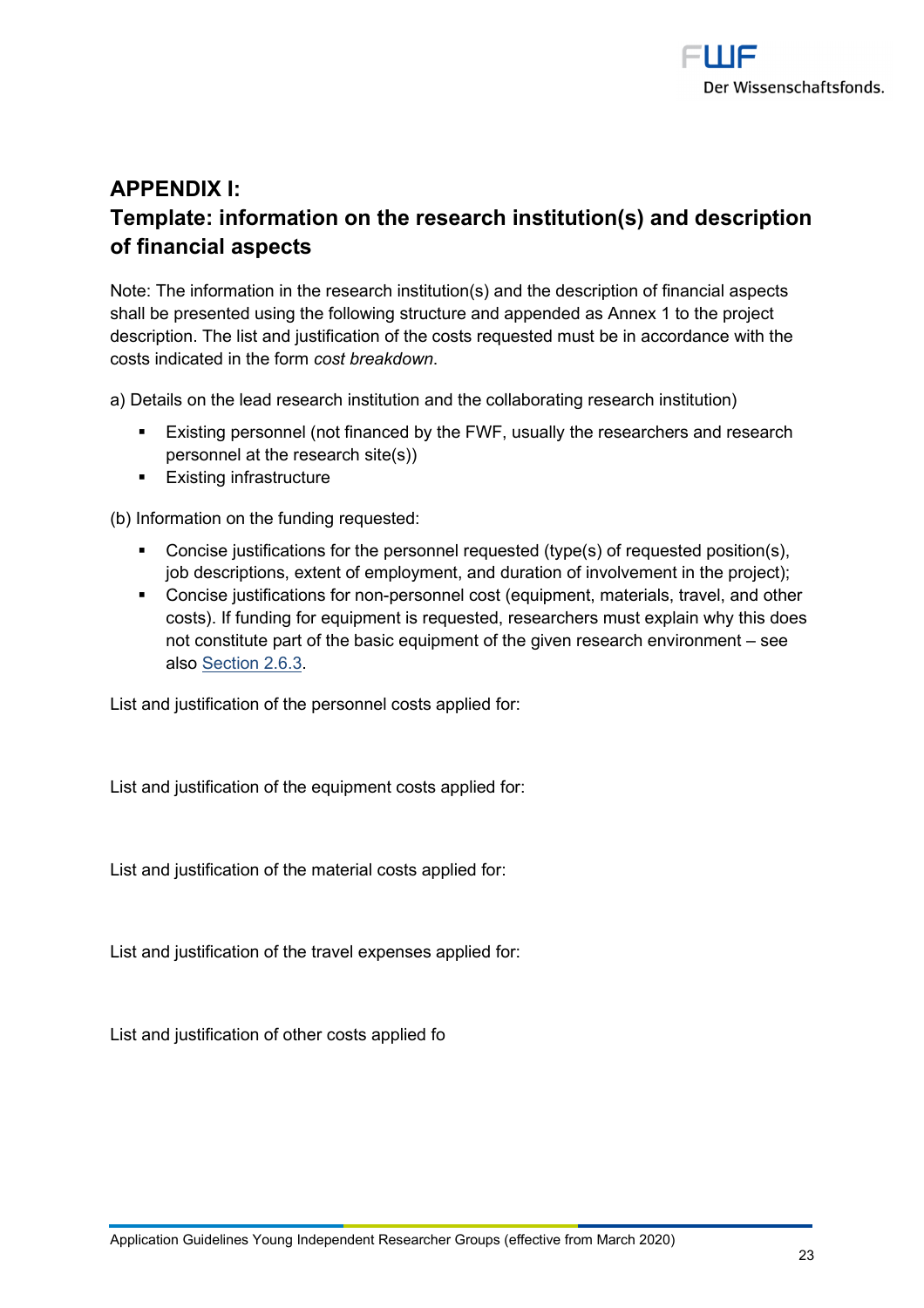

# **APPENDIX II: Notes and questions for reviewers in the Young Independent Researcher Groups funding programme<sup>9</sup>**

In all of its programmes, the FWF actively supports equal opportunities and equal treatment. The review of an application must not put researchers at a disadvantage for non-researchrelated reasons such as age, gender, etc. For example, the review of applications should not focus on the researcher's actual age, but on the relation between the researcher's previous research achievements and the length of his/her research career. For the FWF, equal opportunities also means taking into account any unavoidable delays in researchers' research careers that have led to publication gaps, less time spent abroad, etc. (e.g., due to well-founded, extended qualification periods; time spent raising children; long-term illness; caring for relatives; etc.).

In writing your review, please keep in mind that your comments in the first section of the review will be forwarded to the researchers and, where applicable, other reviewers, in an anonymous way.

The FWF would like to point out that the length and the form of the project proposal must fulfil the form requirements<sup>10</sup> of the FWF, and therefore we ask that you keep these restrictions in mind when writing your review.

The FWF is obligated to ensure the best possible use of public-sector funds for basic research according to scientific/scholarly research criteria. We therefore ask you to comment on the following aspects of the application in Section 1a. What are the specific strengths of the project? Does it have weaknesses, and if so, what are they?

#### **Section 1a (forwarded to the researchers in its entirety)**

- 1) Scientific or scholarly quality of the proposal (incl. ethical as well as sex-specific and gender-related aspects, where relevant)
- 2) Interdisciplinary approach, methodology, and execution of the project
- 3) Level of innovation and potential of the proposal to change existing paradigms in the fields of research involved and beyond
- 4) Research-related qualifications—in relation to the lengths of their careers—of the researchers as well as the gender balance among the researchers

<sup>&</sup>lt;sup>9</sup> Further information on the FWF's corporate policy and mission or the application guidelines for Stand-Alone projects can be found on our website at http://www.fwf.ac.at/de/ueber-den-fwf/leitbild/ and. https://www.fwf.ac.at/en/research-funding/fwf-programmes/young-independent-researcher-groups/

<sup>&</sup>lt;sup>10</sup> Form requirements: Project description incl. figures and tables, no more than 25/24/23 pages for 5/4/3 Researchers, list of literature cited no more than 5 pages; academic CVs and description of previous research achievements of the researchers incl. the 10 most important publications, no more than 3 pages each.